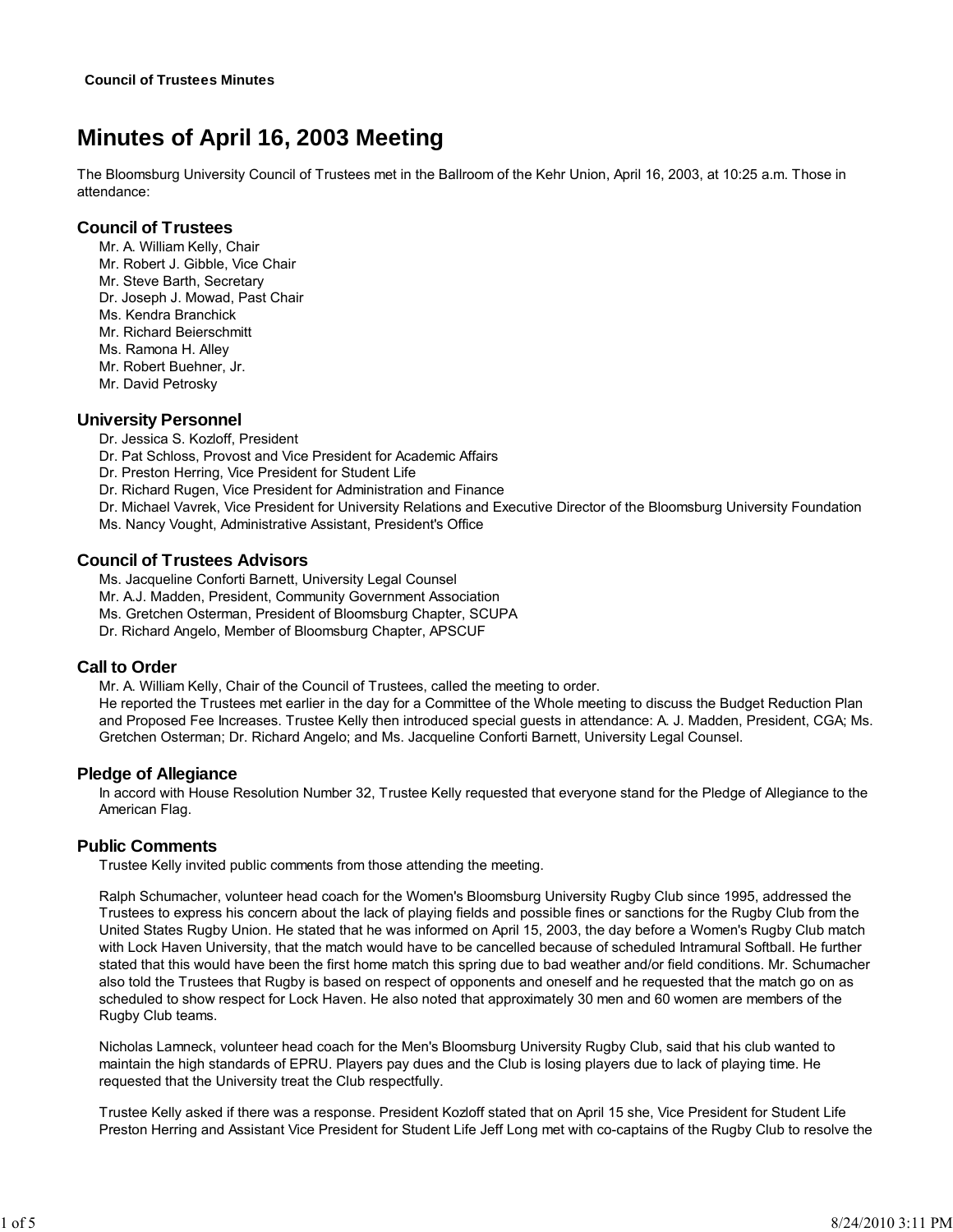situation. Bad weather, resulting in poor fields has been a problem this spring. President Kozloff further stated that the playing fields are funded by CGA and they have created a priority system for their use. First priority goes to intramural sports, then club sports, and finally general use. She felt the differences were worked out at the April 15 meeting, which lasted approximately 30-40 minutes, that a solution was worked out, and that is was agreed that the cancelled matches would be moved to April 17.

Trustee Buehner referred to the minutes of the June 2002 Council of Trustees meeting. At that meeting he asked the Trustees to consider expanding women's sports at Bloomsburg University, i.e., women's volleyball and rugby. Trustee Buehner noted again at this meeting that we are the only university in the PSAC that does not participate in women's volleyball. He stated that he feels the university should take an aggressive role in promoting women's sports and that women's rugby should be elevated to an intercollegiate level.

# **Minutes of the Council of Trustees**

A motion was made Trustee Petrosky, seconded by Trustee Alley, and unanimously carried that the December 4, 2002 minutes be approved. Trustee Kelly recognized Nancy Vought. Ms. Vought is filling in temporarily for Carol Chronister who has retired.

# **CGA Report**

Trustee Kelly recognized A.J. Madden, CGA President. Before presenting a report on CGA accomplishments for 2002-2003, A.J. Madden, CGA President, apologized to the Rugby Club for the situation regarding use of playing fields.

President Madden reported that during this academic year, CGA appointed a new student Trustee, Kendra Branchick; attended a session in Harrisburg last August with Governor Mark

Schweiker; replaced the fleet of CGA vans; completed the track project; per voter's request,

established an on-line process for voting, evaluating professors and landlords through their web-site; commended President Kozloff for supporting the Recreation Center expansion and for hosting an executive staff dinner in December; purchased a Honda Civic electric/gas car with a state grant; funded the University Book Store parking lot; established a late night shuttle bus schedule (10:30 p.m. - 2:30 a.m. on Friday and Saturday nights); and planned a support-the-troups rally on Schuylkill Hall lawn.

President Madden thanked the Trustees for their support during his years at Bloomsburg University. He is graduating on May 10, 2003.

#### **New Business**

Trustee Gibble recommended a motion, seconded by Trustee Mowad, and unanimously approved to confer Non-instructional Emeritus Status to Ms. Joanne Huntington (Facilities Management) and Mr. Alex Shiner (Andruss Library).

# **President's Report**

President Kozloff reviewed her President's Report with the Trustees. A copy of the report is attached to the minutes (page 9).

Dr. Kozloff indicated that the remaining items of the agenda were of an informational nature and did not require action.

#### Academic Affairs

Trustee Kelly recognized Trustee Beierschmitt, Chair of the Academic Affairs Committee, to lead the discussion of an action item. Trustee Beierschmitt introduced Dr. Pat Schloss, Provost and Vice President for Academic Affairs. Vice President Schloss introduced Dr. Jim Matta, Assistant Vice President and Dean of the School of Graduate Studies and Research, to discuss the Husky Research Corporation Affiliation Agreement, which must be approved by the Council of Trustees as a non-profit corporation under the law of the Commonwealth of Pennsylvania. Trustee Kelly announced that Trustee Buehner would serve at President of the Husky Research Corporation. In this role, Trustee Buehner stated that he would abstain from voting on approval of this item.

Following a discussion of the memorandum of understanding and upon a motion of Trustee Beierschmitt, this item was seconded by Trustee Petrosky, and approved. Trustee Buehner abstained.

# **General Administration**

Trustee Kelly recognized Trustee Mowad, Chair of the General Administration Committee, to lead discussion on the General Administration items.

Trustee Mowad recommended, seconded by Trustee Petrosky, and unanimously approved to approve purchasing activity under Act 188 in excess of \$10,000 for October 22, 2002 through February 25, 2003.

Trustee Mowad recommended, seconded by Trustee Petrosky, and unanimously approved to accept the report of delinquent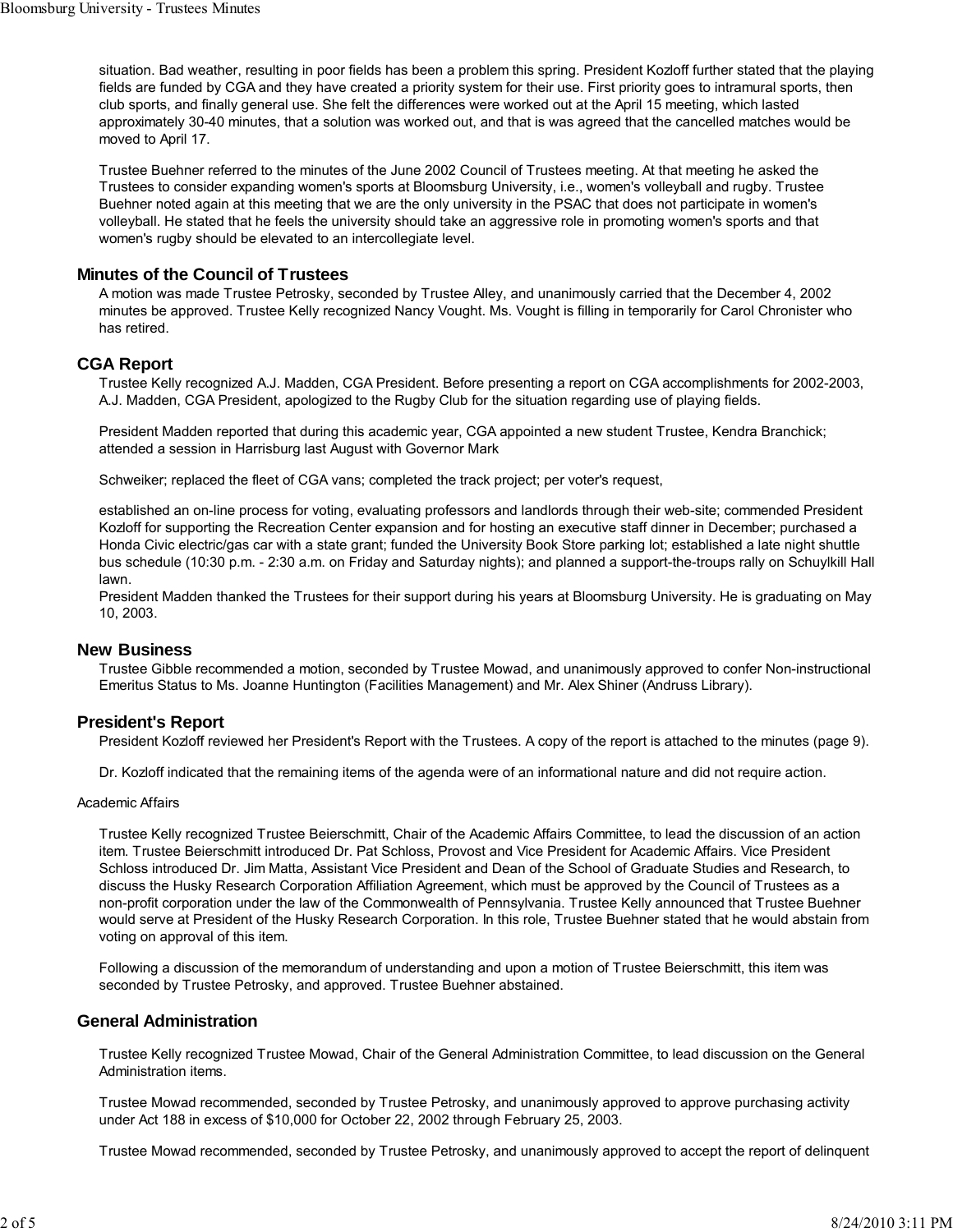accounts that have been determined to be uncollectible.

Trustee Mowad introduced Dr. Rich Rugen, Vice President for Administration and Finance, for the purpose of approval of fees for 2003-2003 that was discussed during the Committee of the Whole Meeting earlier in the morning.

President Kozloff noted that the schedule for the health services fee gave three options and that the fee was TBA. Trustee Kelly called for a motion to address the health service fee increase separately from room, board and parking. Trustee Buehner moved, seconded by Trustee Barth, and unanimously approved to increase room and board fee by 4.6% for the

fiscal year 2003-2004 and optional gated parking, available for commuter students, faculty and staff from \$50 to \$75 per semester.

Trustee Mowad introduced Dr. Preston Herring, Vice President for Student Life, for the purpose of approval of an increase of \$10 in the health services fee, the first increase in 10 years. Trustee Mowad moved, seconded by Trustee Gibble, and unanimously approved to increase the student health fee from \$37 to \$57 per semester. Students taking summer courses also will pay \$57. Trustee Buehner commended Dr. Herring and Dr. Rugen for keeping the fee increases to a reasonable figures.

Trustee Mowad called on Dr. Rugen to provide information on the purchase of university mainframes/bond authority. Dr. Rugen reported that this purchase would replace the existing mainframe purchased in 1997. He further noted that the Student Information System is utilized for admissions, registering students, financial aid, as well as other areas, and the University's information to be combined with the SSHE in the future. The new equipment will extend the life of the existing system for an additional five years and the cost of the bond will be \$300,000 for five years. Trustee Mowad moved, seconded by Trustee Barth and unanimously approved, to the purchase a new Unisys mainframe during the 2003-2004 fiscal year.

Trustee Mowad called on Dr. Rugen to lead a discussion and PowerPoint presentation on an informational item, the Administration and Finance Report. The report included the Affiliated Organization Financial Report, and Construction Status Report (Addendum A).

# **Student Life**

Trustee Kelly recognized Trustee Alley, member of the Student Life Committee, who introduced Dr. Preston Herring, Vice President for Student Life, to discuss the recreation center expansion approved at the Council of Trustees meeting in December 2002. Dr. Herring indicated that the plans for the expansion were presented to the BOG Thursday, April 10, 2003. Six design firms have submitted plans and a decision will be made by the end of April. The design process will take nine months and will be completed by May 2, 2004. Construction will then begin on July 1, 2004, with projected completion date of December 2005. Funding for the \$2.8 M project will come from recreation center reserves and a bond issue. As approved at the March 2001 COT meeting, a fee increase will not be assessed until Spring 2006. It is currently \$79/semester.

#### University Relations

Trustee Kelly recognizedTrustee Barth, Chair of the University Relations Committee, to lead the discussion of the University Relations items. Trustee Barth recognized introduced Dr. Michael Vavrek, Vice President for University Relations and Executive Director of the Bloomsburg University Foundation.

Dr. Vavrek noted that the Gift Summary by Constituency report (for period July 1, 2002 through March 24, 2003, all gifts for that period total \$1,525,093.31) was included in the Trustees' materials.

Dr. Vavrek presented the Trustees with an update of BUF's privatized student housing project. He stated that much as happened since receiving BUF approval to pursue this endeavor. In late November 2002, requests for proposals were issued to 14 SSHE-approved vendors. On January 17, 2003, seven potential vendors were selected to present proposals. Two vendors made proposals on January 30, 2003. On February 5, 2003, National Development Company of Pennsylvania was selected as the architect. February 7, it became apparent that a second access road to the housing complex would be required. On March 17, the Sesame Street housing complex became available and the BUF considered purchasing it, if it could be tax exempt. After discussion, BUF decided on March 27, 2003 to discontinue with National Development Company plans to purchase the Sesame complex. This decision was made public the next day. On May 1, 2002, a community task force will be formed to address issues on housing actions. The task force will include various constituency groups. If approved by BUF, they will be charged with making a final recommendation by October 31, 2003.

Trustee Buehner questioned Dr. Vavrek on whether the task force should have been established first and then have their recommendations submitted to BUF. Dr. Vavrek indicated that he would convey this message to BUF.

Regarding pursuing tax-exempt status, Trustee Buehner stated the need to develop this concept at the front end. Town/gown housing in an on-going issue, there is a need for non-traditional students/families and graduate students (i.e., townhouses). Trustee Buehner also asked who would manage these facilities, does COT have legal responsibilities, and is BUF competing with the University in providing student housing. Trustee Buehner also requested that Trustees be informed in advance of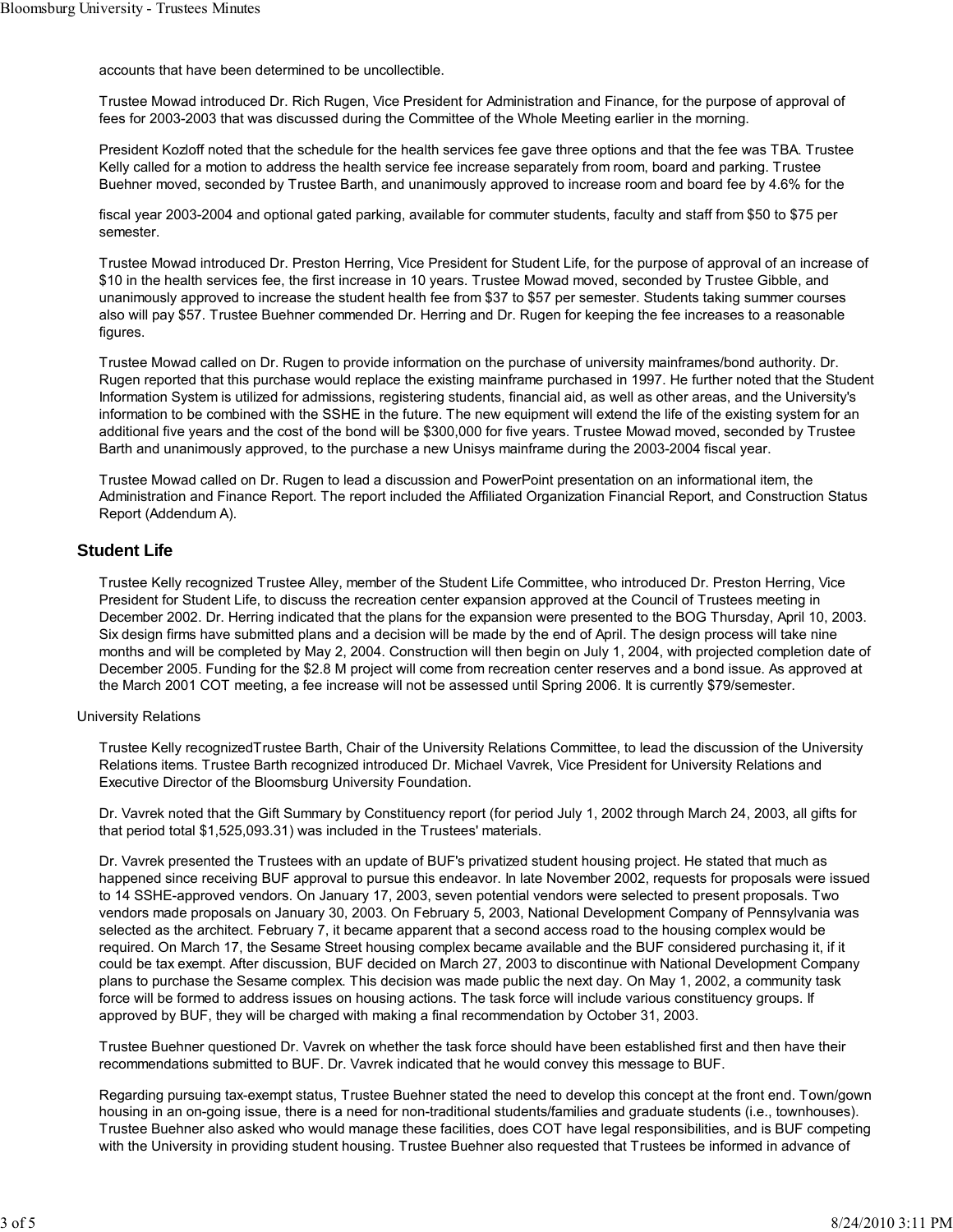newspaper articles so that, if questioned, they can respond in the right way.

Trustees Kelly, Buehner and Mowad commended and applauded BUF for their time spent trying to resolve the University housing problems. Trustee Mowad further stated that state funding will not be forthcoming in the near future and BUF should be supported in their efforts to provide privatized housing.

# **Other Business**

#### Video-Conferencing

Trustee Alley noted that it was brought to her attention that the University is not utilizing video-conferencing (narrowcast) equipment. Provost Schloss addressed Trustee Alley's concerns by stating that video-conferencing is not utilized as much as the internet because of the expense

of real-time television and the reliability of this method (even 10% down time can create problems). We currently have 42 students taking courses through the Internet. President Kozloff stated that video-conferencing is adaptable to administrative purposes and is utilized in this area because it cuts down on travel and meeting time. She suggested that a presentation be made to the COT in the future on how video-conferencing is utilized at the University. Assistant Vice President for Technical Services Wayne Mohr reported that 100% of the University's technical facilities are funded through the Fund for the Improvement of Postsecondary Education (FIPSE) grants.

#### College of Business Accreditation

Trustee Buehner asked for an update from Dean David Long, College of Business, on their accreditation process. Dean Long indicated that a letter of intent has been filed with AACSB for the 2003-2004 academic year. The accreditation report is to be filed by May 2004. A 3-person team will complete a self-evaluation and one member of the team will serve as the accreditation advisor. Dean Long stated that one of the challenges is recruiting faculty. Two faculty members have been hired in marketing and searches continue to hire two accounting faculty and two management faculty. He is cautiously optimistic and committed to the process. Trustee Buehner stated that Wilkes University has received a \$3 M grant for their accreditation process. Trustee Buehner applauded the efforts of the Dean and faculty of the College of Business by meeting the challenge of competing with Wilkes University and Luzerne Community College for students.

## **Adjournment**

There being no other business and upon motion by Trustee Kelly, seconded by Trustee Buehner, the meeting was adjourned at 11:40 a.m.

Steve Barth Nancy E. Vought

Secretary Administrative Assistant

# **Minutes of April 16, 2003**

# **Council of Trustees Committee of the Whole Session**

\_\_\_\_\_\_\_\_\_\_\_\_\_\_\_\_\_\_\_\_\_\_\_\_\_ \_\_\_\_\_\_\_\_\_\_\_\_\_\_\_\_\_\_\_\_\_\_\_\_\_\_\_

The Bloomsburg University Council of Trustees met in the Ballroom of Kehr Union on April 16, 2003, at 9 a.m. Those in attendance: Mr. A. William Kelly; Mrs. Ramona Alley; Mr. Richard Beierschmitt; Ms. Kendra Branchick; Mr. Robert Buehner, Jr.; Mr. Steven Barth; Mr. Robert Gibble; Dr. Joseph Mowad; and Mr. David Petrosky. Absent: Mr. LaRoy Davis, and Ms. Marie Conley Lammando.

University Personnel in attendance: Dr. Jessica Kozloff, Dr. Preston Herring, Dr. Richard Rugen, Dr. Pat Schloss, Dr. Michael Vavrek, and Ms. Nancy Vought.

Mr. A. William Kelly, Chair of the Council of Trustees, called the Committee of the Whole meeting to order by introducing Dr. Jessica Kozloff, President.

President Kozloff narrated a PowerPoint presentation that outlined a preliminary budget reduction plan to meet the System's reduction target of \$3,160,328. The plan addresses a 5% budget decrease for 2003-2004, as well as a projected 4.5% tuition increase. The proposed Bloomsburg University cost reductions include:

- Reducing or eliminating services \$868,849
- Implementing efficiencies \$2,175,229
- Developing alternative revenue sources \$ 116,250
- Total: \$3,160,328

Dr. Kozloff stated that this plan is hypothetical, a work in progress and is still open for suggestions. It was presented to Budget Committee last week, is being presented today to the Council of Trustees Committee of the Whole, and will be presented to Planning and Budget on April 24, 2003.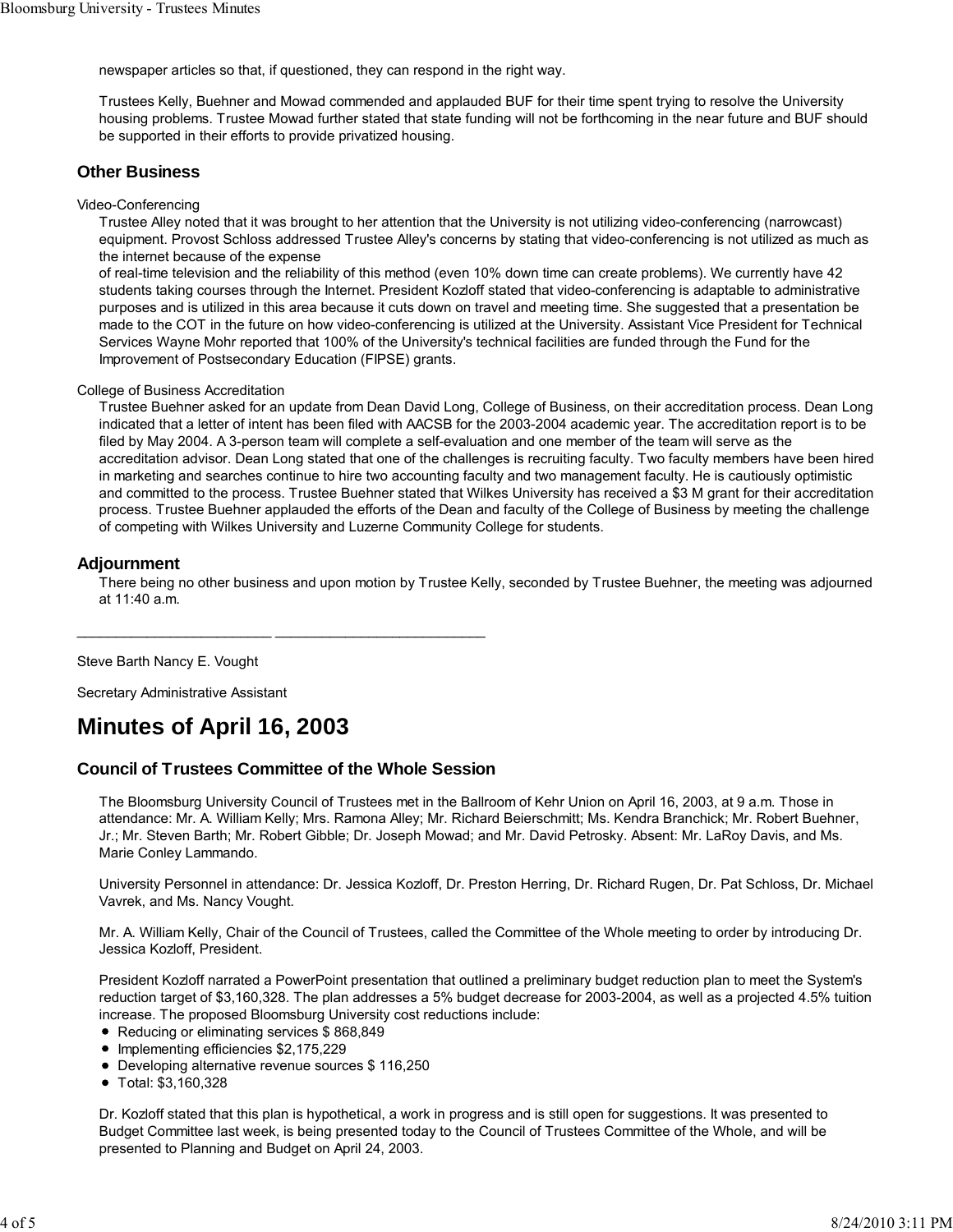Vice President Herring led a discussion and PowerPoint presentation on proposed fee increases for 2003-2004. Dr. Herring indicated that the cost for room and board, if approved, would increase 4.6% for 2003-2004.

|              | Combined Average | Room/Board* |
|--------------|------------------|-------------|
| FY 2002-2003 | 7.52%            | \$2,388     |
| FY 2003-2004 | 4.69%            | \$2,500     |

\*Double/19 meal per week

Dr. Herring presented three fee options for The Student Health Center for 2003-2004. The proposed fee increase would be the first one in 10 years. He felt that Option I was the best proposal, one that would increase fees from \$37 to \$57 per semester. Students taking summer courses will also pay \$57.

|              | Fee/Semester | Fee/Year |  |
|--------------|--------------|----------|--|
| FY 1990-92   | \$30         | \$60     |  |
| FY 1993-03   | \$37         | \$74     |  |
| FY 2003-2004 | \$57         | \$114    |  |

Vice President Rugen led a discussion and PowerPoint presentation on proposed fee increases for the gated lots. Fees will increase from \$50 to \$75 per semester. Primarily commuter students and a few employees who chose to park closer to their work sites use gated lots. Dr. Rugen also presented an overview of current and projected fees for residential and gated lots. The Council of Trustees previously approved a graduated residence hall lot increase over a three-year period.

| Lot                 | FY 2002 | FY 2003 | FY 2004 |
|---------------------|---------|---------|---------|
| Shannon Lot         | \$150   | \$150   | \$150   |
| Residence Hall Lots | \$25    | \$50    | \$75    |
| Gated Lots          | \$50    | \$50    | \$75    |

The Bloomsburg University Council of Trustees Committee of the Whole meeting adjourned at 10:10 a.m.

Steve Barth Nancy Vought

Secretary Administrative Assistant

\_\_\_\_\_\_\_\_\_\_\_\_\_\_\_\_\_\_\_\_\_\_\_ \_\_\_\_\_\_\_\_\_\_\_\_\_\_\_\_\_\_\_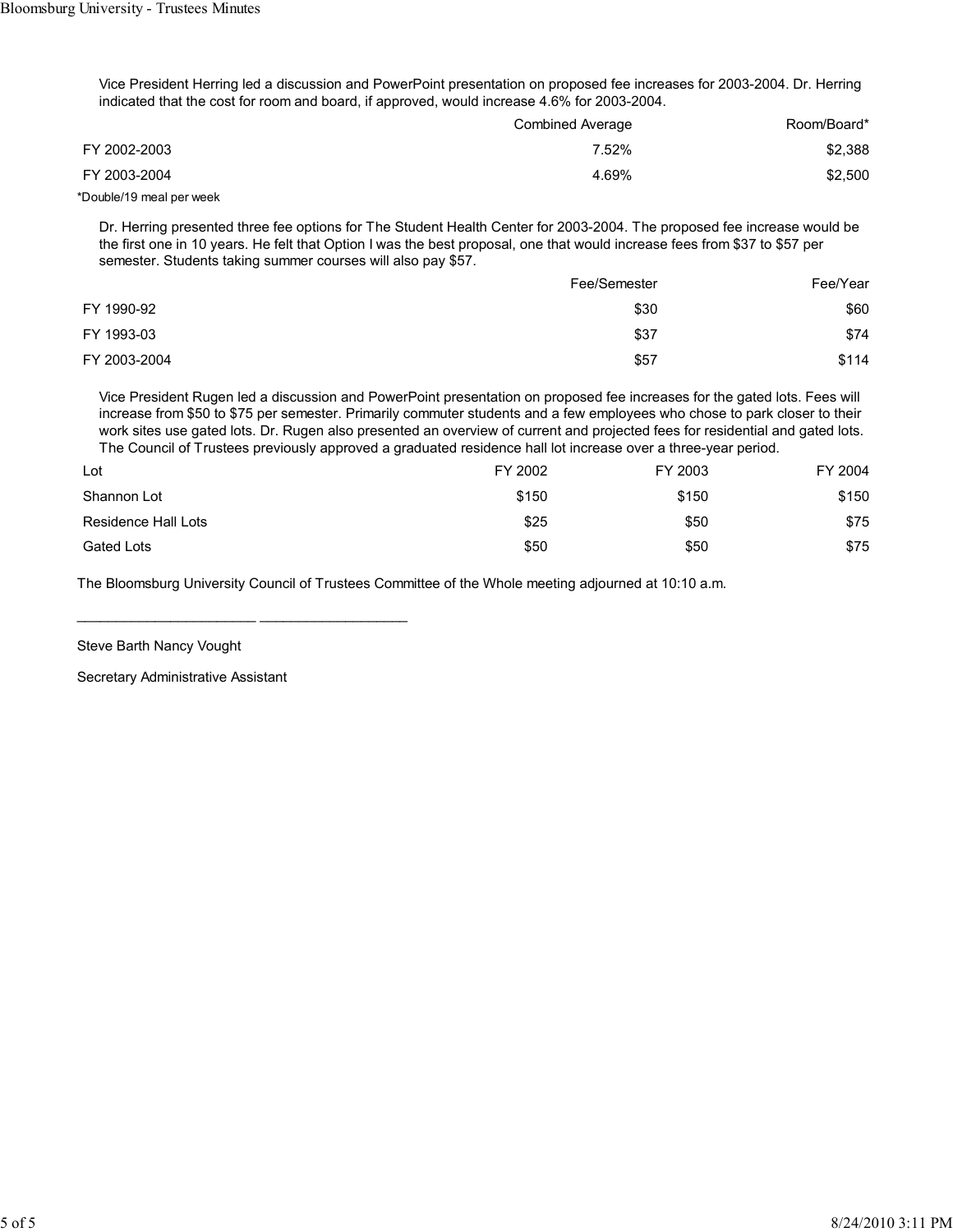# **Minutes of June 11, 2003 Meeting**

The Bloomsburg University Council of Trustees met in the Ballroom of the Kehr Union, June 11, 2003, at 11:20 a.m. Those in attendance:

# **Council of Trustees**

Mr. A. William Kelly, Chair

- Mr. Robert J. Gibble, Vice Chair
- Mr. Steve Barth, Secretary
- Dr. Joseph J. Mowad, Past Chair
- Mr. Richard Beierschmitt
- Ms. Ramona H. Alley
- Ms. Marie Conley Lammando
- Mr. LaRoy Davis
- Mr. David Petrosky

# **University Personnel**

Dr. Jessica S. Kozloff, President Dr. Pat Schloss, Provost and Vice President for Academic Affairs Dr. Preston Herring, Vice President for Student Life Dr. Richard Rugen, Vice President for Administration and Finance Dr. Michael Vavrek, Vice President for University Relations and

Executive Director of the Bloomsburg University Foundation Ms. Nancy Vought, Administrative Assistant, President's Office

# **Council of Trustees Advisors**

Ms. Jacqueline Conforti Barnett, University Legal Counsel Ms. Amy Hess, President, Community Government Association Ms. Veronica Breisch, President of Bloomsburg Chapter, AFSCME Ms. Gretchen Osterman, President of Bloomsburg Chapter, SCUPA

Dr. Roy Pointer, President of Bloomsburg Chapter, APSCUF

# **Call to Order**

Mr. A. William Kelly, Chair of the Council of Trustees, called the meeting to order and welcomed all those in attendance. He reported the Trustees met earlier in the day for the Inspection of Facilities of Haas Center for the Arts, Nelson Field House, Sutliff Hall and Benjamin Franklin Hall.

Trustee Kelly then introduced special guests in attendance: Amy Hess, President, CGA; Ms. Veronica Breisch, Ms. Gretchen Osterman; Dr. Richard Angelo; Ms. Jacqueline Conforti Barnett, University Legal Counsel, Mr. Jeff Cooper, Chief Legal Counsel, SSHE, and Chip Coffman, Mayor, Town of Bloomsburg.

# **Pledge of Allegiance**

In accord with House Resolution Number 32, Trustee Kelly requested that everyone stand for the Pledge of Allegiance to the American Flag.

# **Public Comments**

Trustee Kelly invited public comments from those attending the meeting.

Mayor Chip Coffman asked the Trustees to consider the concept of mutual aid between the police departments of the Town of Bloomsburg and the University if the Mowery Bill, or authorizing agreements of this type, passes the state legislature.

Trustee Davis commented that this proposal was discussed in the past and he had concerns about liability. Jeff Cooper, Chief Legal Counsel, indicated that the Mowery Bill would provide protection for university employees. Trustee Davis then moved that the Council of Trustees review this concept when the bill passes, seconded by Trustee Beierschmitt, and unanimously carried.

Dr. Roy Pointer, Bloomsburg Chapter APSCUF, informed the Trustees that this would be his last meeting as President. He gave a brief update on contract negotiations conducted on Friday, June 6, 2003. Two more meetings will be held before the contract expires at the end of June.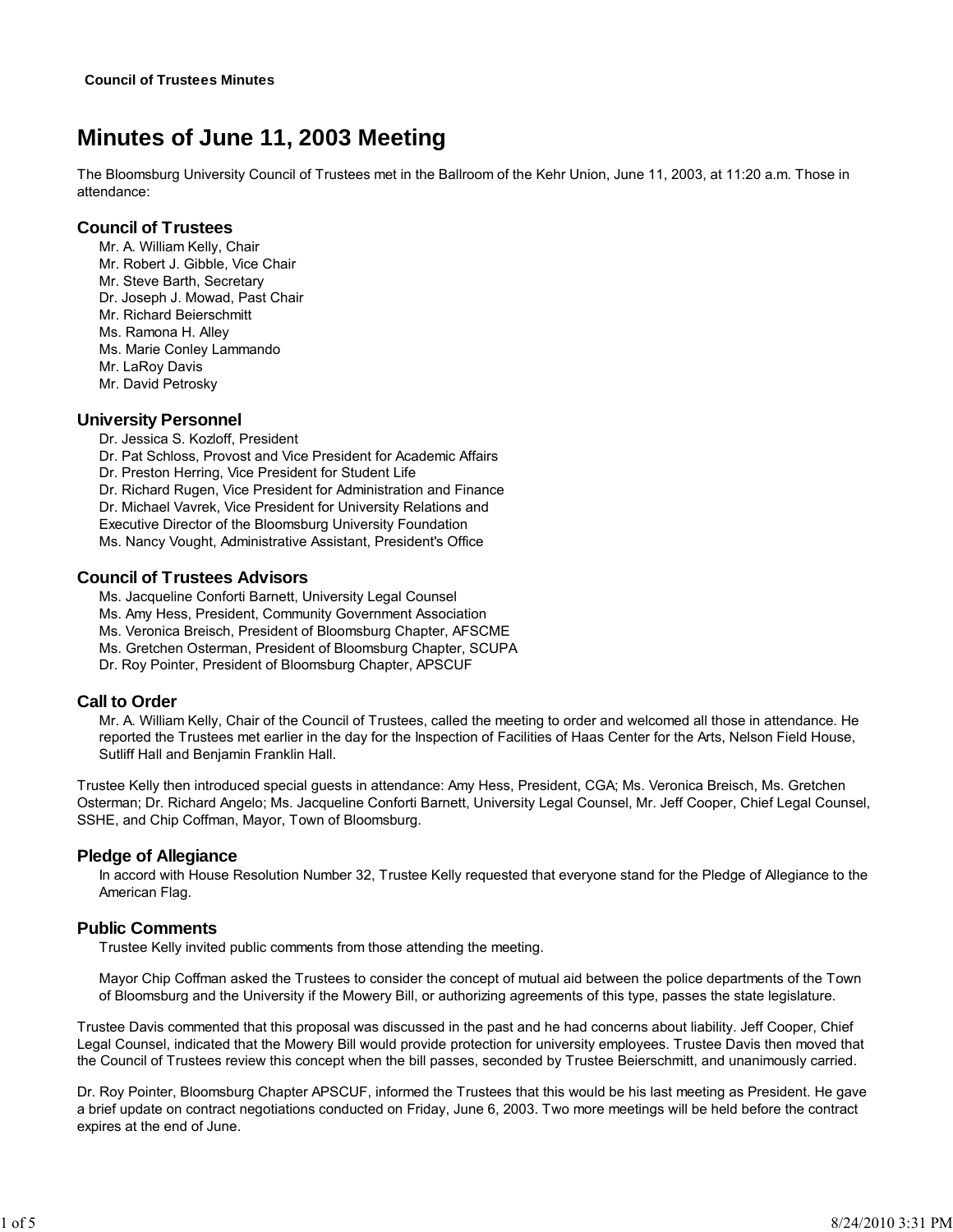Ralph Schumacher, volunteer head coach for the Women's Bloomsburg University Rugby Club, addressed the Trustees to inform them of the Club's efforts to purchase the old Danville High School athletic field. He then asked to use CGA vehicles for a Rugby Club trip to Ottawa, Canada, which determined to be inappropriate for discussion at this meeting.

# **Minutes of the Council of Trustees**

A motion was made by Trustee Kelly, seconded by Trustee Beierschmitt, and unanimously carried that the April 16, 2003 minutes be approved.

# **Trustee Resolutions**

Trustee Kelly recognized Trustee Barth, Secretary of the Council of Trustees, to lead discussion of the Trustee Resolutions. Trustee Barth presented for consideration and adoption, Resolutions recognizing Ms. Carol L. Chronister and Dr. Roy Pointer. These motions were seconded by Trustee Alley, and unanimously approved.

WHEREAS, Ms. Carol L. Chronister served as a staff member at Bloomsburg University of Pennsylvania from February 28, 1972 to April 9, 2003; and

WHEREAS, Ms. Chronister served as secretary in Residence Life, Executive Secretary to the Vice President of Student Life, and secretary in the Department of Nursing; and

WHEREAS, Ms. Chronister served as Administrative Coordinator to the Council of Trustees, and the President; and

WHEREAS, Ms. Chronister's services have enhanced and improved the quality of education at Bloomsburg University; and

NOW, THEREFORE, BE IT RESOLVED, that the Council of Trustees of Bloomsburg University of Pennsylvania hereby extends to Ms. Chronister their appreciation to an outstanding employee, colleague, and friend to many for her service to the Trustees, faculty, staff, students, and citizens of the Commonwealth of Pennsylvania, their gratitude for her dedication, and, their best wishes for all future endeavors.

WHEREAS Dr. Roy Pointer served as president of Bloomsburg University's chapter of APSCUF from July 1, 1995 to June 30, 2003; and

WHEREAS Dr. Pointer was a valued advisor to the President of Bloomsburg University and the Council of Trustees during this period; and

WHEREAS, Dr. Pointer's services have enhanced and improved the quality of education at Bloomsburg University; and

WHEREAS Dr. Pointer is now relinquishing his office in order to devote more time to his classroom and other interests;

NOW, THEREFORE, BE IT RESOLVED, that the Council of Trustees of

Bloomsburg University of Pennsylvania hereby extends to Dr. Pointer their appreciation to an outstanding teacher, scholar, colleague and friend to many for service to the students/ citizens of the Commonwealth of Pennsylvania, their gratitude for his dedication, and, their best wishes for all future endeavors.

BE IT FURTHER RESOLVED, that these Resolutions be made a part of the official minutes of the Council of Trustees of Bloomsburg University and that copies be presented to Ms. Carol L. Chronister and Dr. Pointer.

# **New Business**

#### **President**

President Kozloff reviewed her President's Report for June 2003 with the Trustees. A copy of the report will be appended to the minutes.

Trustee Gibble recommended a motion, seconded by Trustee Barth, and unanimously approved to confer Non-instructional Emeritus Status to Ms. Joanne Fedder (Residence Life).

President Kozloff informed the Trustees that Faculty Emeritus status was conferred upon Dr. Wayne Anderson (Chemistry) and Mr. Ronald DiGiondomenico (Administrative Faculty/Academic Advisement).

# **Academic Affairs**

Trustee Kelly recognized Trustee Beierschmitt, Chair of the Academic Affairs Committee, to lead the discussion of an action item. Trustee Beierschmitt introduced Dr. Pat Schloss, Provost and Vice President for Academic Affairs. Vice President Schloss introduced Dr. Ann Lee, Dean of Professional Studies and Dr. Robert Gates, Chair of the Department of Educational Studies and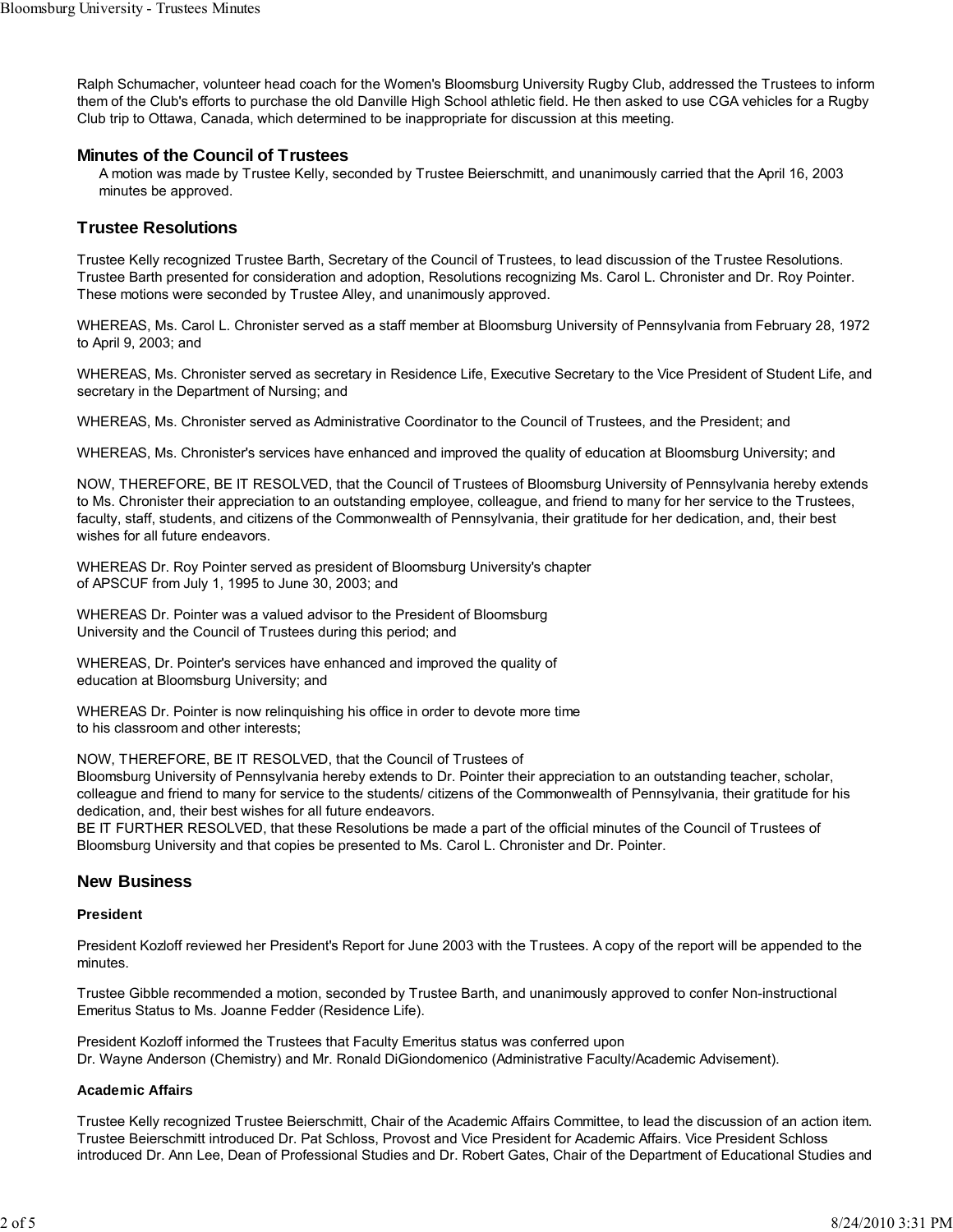Secondary Education, to discuss the secondary education curricular revision/120 credits. Dr. Gates facilitated a computer presentation outlining the changes as a result of this revision.

#### **General Administration**

Trustee Kelly recognized Trustee Mowad, Chair of the General Administration Committee, to lead discussion on the General Administration items. Trustee Mowad recommended approval of the Resolution for Inspection of Facilities, seconded by Trustee Davis, and unanimously approved.

Trustee Mowad recommended, seconded by Trustee Gibble, and unanimously approved to approve purchasing activity under Act 188 in excess of \$10,000 for October 22, 2003 through February 25, 2003.

Trustee Mowad introduced Dr. Rich Rugen, Vice President for Administration and Finance, for the purpose of discussing Capital Projects Request. Dr. Rugen made reference to Exhibit E which recommended prioritization for funding/authorization for FY 2003-04 through 2008-09. Projects on the list, in order of priority, include Ben Franklin renovation, furniture and equipment for the Hartline addition, furniture and equipment for Navy Hall, Haas addition/renovation, Nelson Field House renovation, Sutliff Hall addition and Waller renovation.

In response to Trustee Mowad's question, Dr. Rugen indicated that funding for some of the projects listed were already authorized. Trustee Gibble asked if other projects were in jeopardy because of this prioritized list. Eric Milner, Assistant Vice President for Administration, stated that an opportunity exists to reauthorize funding if necessary. Trustees Gibble and Barth further questioned Dr. Rugen about the College of Business/Sutliff Hall project, justifying projects and pursuing energy efficiency projects.

Trustee Mowad moved to approve the Capital Projects Prioritization, seconded by Trustee Davis, and unanimously approved.

Dr. Rugen made brief remarks about information in Addendum A. He noted the Tri-Level parking garage, part of the current capital plan and presently under reconstruction, could have been a more serious problem.

Trustee Kelly remarked that the facilities tour conducted prior to the quarterly meeting was very successful and he commended the maintenance departments on their outstanding commitment to maintaining the campus complex.

## **Student Life**

Trustee Kelly recognized Trustee Conley Lammando, Chair of the Student Life Committee, who introduced Dr. Preston Herring, Vice President for Student Life. Dr. Herring introduced Jean Downing, Director of the SOLVE office, who gave a report on student involvement in community work study, volunteer and service learning opportunities. Ms. Downing reported that service/volunteer opportunities for Bloomsburg University students this past year included assisting non-profit organizations in Columbia and Montour counties, tutoring over 300 students, the migrant children project with CSIU, Compeer awareness program and voter registration.

Ms. Downing then introduced Dr. Diana Zoelle who gave an overview of the Model U.N./Bloomsburg University project. Dr. Zoelle has been working with the SOLVE Office and the Berwick School District to implement this project and noted that over 100 students have participated. A video, prepared by Bloomsburg University Mass Communications, was shown to the Trustees.

#### **University Relations**

Trustee Kelly recognized Trustee Barth, Chair of the University Relations Committee, to lead the discussion of the University Relations items. Trustee Barth introduced Dr. Michael Vavrek, Vice President for University Relations and Executive Director of the Bloomsburg University Foundation.

Dr. Vavrek expressed his appreciation to the Trustees for recognizing and passing Resolutions in honor of Dr. Roy Pointer and Ms. Carol L. Chronister.

Dr. Vavrek noted that the Gift Summary by Constituency report as of May 30, 2003 included the results of major increases in faculty/staff donations. He reported a 25 percent increase in the number of participants and dollar support. Dr. Vavrek commended Jim Hollister and Linda Hill for their efforts.

Dr. Vavrek introduced Doug Hippenstiel who gave a presentation on the new alumni Website/global community. Mr. Hippenstiel reported that the new system, launched on

January 27, 2003, is reaching 16,000+ alumni. More than 4,100 alumni have registered since this date. He further reported that utilizing this e-mail system has a potential savings of \$37,000-\$67,000 yearly. In response to Trustee Kelly's question to percent of alumni webbed, Mr. Hippenstiel indicated that approximately 87% have internet access through home computers or work site computers.

# **Other Business**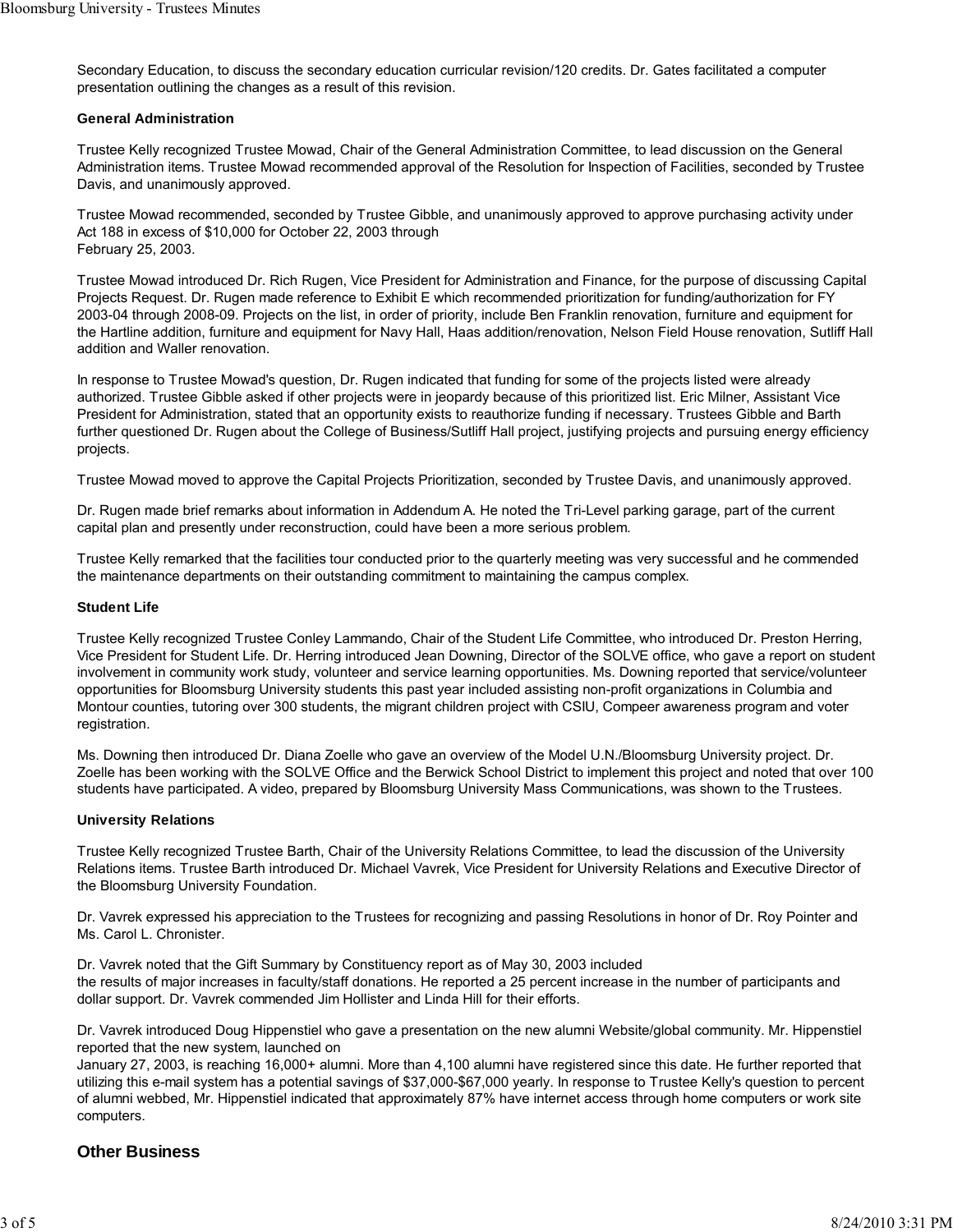Trustee Kelly recognized Trustee Gibble, Vice Chair of the Council of Trustees, to present an action item. Trustee Gibble called on President Kozloff to describe her sabbatical request. President Kozloff will serve as a senior fellow to the American Association of State Colleges and Universities (AASCU) during her spring 2004 sabbatical leave. Now in her 10th year at Bloomsburg University, President Kozloff will act as a presidential consultant with the Washington, D.C.-based association. As a consultant, she will concentrate on the American Democracy Project, which involves 138 colleges and universities across the United States. During her sabbatical, Pat Schloss, Provost and Vice President for Academic Affairs, will serve as acting president.

Trustee Gibble made a motion, seconded by Trustee Alley, and unanimously approved to endorse the President's request for a sabbatical for the spring 2004 semester and to recommend its approval by the Chancellor.

Trustee Kelly drew attention to the meeting calendar for 2003-2004. He asked the Trustees to mark these dates on their calendars. He also indicated that some executive committee meeting dates on the calendars would be replaced by workshops.

Trustee Kelly congratulated Trustee Alley for being selected as the "2003 Woman of the Year" national award recipient from the American Druze Society.

# **Adjournment**

**There being no other business and upon motion by Trustee Kelly, seconded by Trustee Barth, the meeting was adjourned at 12:55 p.m.**

Steve Barth Lisa K. Hemrick Secretary Administrative Assistant

# **President's Report to the Council of Trustees June 2003**

Even though it's summer, our students and faculty continue to receive recognition.

 $\_$  , and the set of the set of the set of the set of the set of the set of the set of the set of the set of the set of the set of the set of the set of the set of the set of the set of the set of the set of the set of th

The Pennsylvania State Athletic Conference has named a group of outstanding student-athletes as the league's Spring Top Ten Awards winners. The Top Ten Awards, selected by the PSAC's sports information directors, recognize student-athletes who distinguish themselves in the classroom, as well as in the arena of competition. The Conference designates Top Ten Award winners after each of the sports seasons: fall, winter and spring.

To be a candidate for the Top Ten Awards, a student-athlete must have achieved a minimum of a 3.25 cumulative grade point average and must be a starter or key reserve, with legitimate athletic credentials. Only student-athletes from the spring sports season are eligible for the Spring Top Ten Awards. Those sports are: baseball, golf, women's lacrosse, softball, tennis and track & field.

Bloomsburg University's Erin Bartsch, who graduated this spring, is one of the top ten. Erin, a political science major, carried a 3.50 GPA. This past season she was named the PSAC Athlete of the Year for women's tennis for the second consecutive year. She compiled a 16-2 dual meet record in singles play and a 21-6 mark in doubles. She led Bloomsburg to a sub-regional championship and a berth in the NCAA Championship. Erin, the ITA East Region Senior of the Year, was 83-15 in singles and 75-28 in doubles over her four-year career.

The National Science Foundation awarded a grant of \$24,224 to Bloomsburg University for support of the project under the direction of Michael K. Shepard, Associate Professor of Geography and Geosciences, and Beth Ellen Clark, entitled: "Multi-Wavelength Observations and Analysis of Asteroid 2100 Ra-Shalom."

Karl Beamer, Associate Professor of Art, has received the 2003 Kutztown University Alumni Rothermel Award for Professional Achievement. He received his B.S. in art education at Kutztown in 1966 and later received his MFA in ceramics and sculpting at Penn State University. Beamer has worked for nearly 15 years with Japanese ceramicist Shiho Kanzaki. In 1999, he spent four months in Japan, creating and wood-firing works and had two exhibits there. Beamer's work has been featured in videos produced by Bloomsburg University television services and the University of Iowa, Ceramics Monthly magazine, School Arts Magazine. He was a participant in an international wood-firing conference at the University of Iowa and will lecture there again in the fall semester.

As you can see and hear from walking around campus, there is a great deal of construction. Roofs and windows are being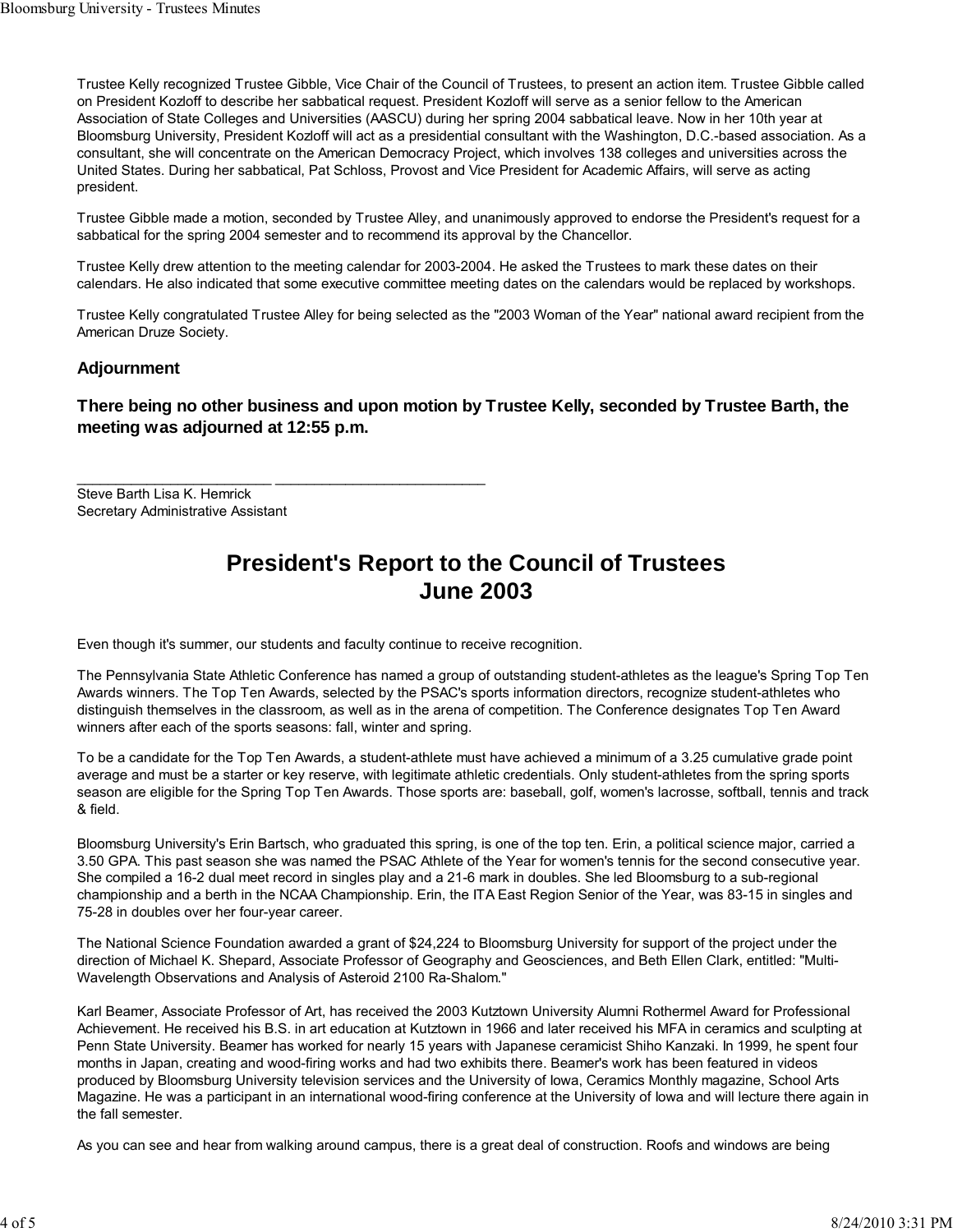replaced, and the tri-level is undergoing a \$1.5 million safety upgrade. We're delighted to report the Governor's office has released \$6.6M for the Hartline Science Center addition. Construction should begin very soon.

Tonight will be the first meeting of the steering committee for the community student housing task force. Tuesday morning the executive staff had a very productive member with members of town council, where we discussed housing, the town's need for a retrofitted or new ladder truck, and many other issues.

Monday evening I joined the Chancellor and a number of other presidents at an informal dinner with John Perzel, Speaker of the House of Representatives, and Majority Leader Sam Smith. We had a frank and open discussion about the budget, how to keep higher education affordable, technology needs in education and how to end the "brain drain" from Pennsylvania. We are hopeful that the state budget will be finalized by the end of June.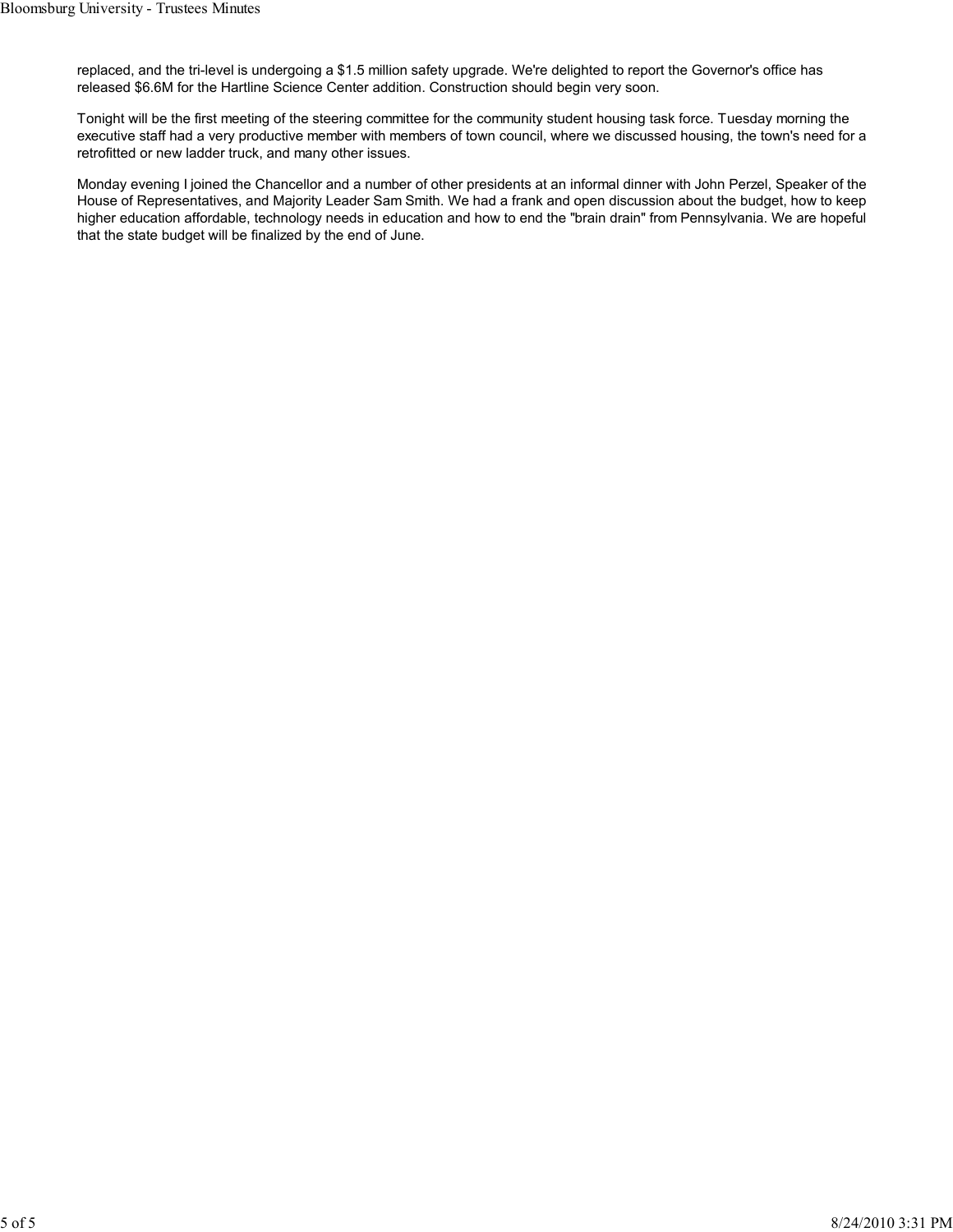# **Minutes of Aug. 26, 2003 Meeting**

The Bloomsburg University Council of Trustees met in the Ballroom of the Kehr Union, August 26, 2003, at 10:42 a.m. Those in attendance:

## **Council of Trustees**

Mr. A. William Kelly, Chair Mr. Steve Barth, Secretary Dr. Joseph J. Mowad, Past Chair Ms. Ramona H. Alley Mr. Robert Buehner Ms. Marie Conley Lammando Mr. LaRoy Davis Mr. David Petrosky Ms. Kendra Branchick

# **University Personnel**

Dr. Jessica S. Kozloff, President Dr. Pat Schloss, Provost and Vice President for Academic Affairs Dr. Preston Herring, Vice President for Student Life Dr. Richard Rugen, Vice President for Administration and Finance Dr. Michael Vavrek, Vice President for University Relations and Executive Director of the Bloomsburg University Foundation Ms. Lisa Hemrick, Administrative Assistant, President's Office

## **Council of Trustees Advisors**

Ms. Amy Hess, President, Community Government Association Mr. John Stockalis, Executive Board Member, Bloomsburg Chapter of AFSCME Dr. Stephen Kokoska, President, Bloomsburg Chapter of APSCUF

# **Call to Order**

Mr. A. William Kelly, Chair of the Council of Trustees, called the meeting to order and welcomed all those in attendance. He reported that the Trustees met earlier in the day to discuss the System Accountability Plan and Presidential Evaluation.

Trustee Kelly then introduced special guests in attendance: Ms. Amy Hess, President, CGA; Mr. John Stockalis, Executive Board Member, Bloomsburg Chapter of AFSCME; Dr. Stephen Kokoska, President, Bloomsburg Chapter of APSCUF; Mr. William Acierno, Founding Advisor of WBUQ-FM; Mr. Denny Miller, Lieutenant, Bloomsburg Fire Department; and Mr. Chip Coffman, Mayor of Bloomsburg.

# **Pledge of Allegiance**

In accord with House Resolution Number 32, Trustee Kelly requested that everyone stand for the Pledge of Allegiance to the American Flag.

# **Community Government Association Report**

Trustee Kelly then introduced Ms. Amy Hess, President of the Community Government Association.

Amy Hess gave a brief report of what CGA has been doing over the summer:

CGA purchased the former Sesame Street property (now called Honeysuckle Court). Most of the focus so far has been on preparing for approximately 50 tenants who recently moved in. Demolition of the worst buildings has occurred; the Women's Center was offered as much furniture and items as possible; the Bloomsburg Fire Department was able to use one of the buildings for training and drills; CGA worked together with the town of Bloomsburg to get the property up to code and to choose which buildings would remain. Ms. Hess reported that the first part of the Fall semester will be used to explore options for the use of this property. She also noted that the CGA Executive Committee met last night to discuss and explore options and will meet with Dr. Kozloff on September 2nd to discuss their ideas so far.

Creation of a late-night shuttle bus to start the Friday after Labor Day and run from 10:30 p.m. until 2:30 a.m. around downtown Bloomsburg which will be used to promote student safety. The downtown is very busy at those times.

Ms. Hess participated in the CGA internship this summer where she had the opportunity to meet with over 25 administrators on campus to provide background on their duties. She reports this was a very rewarding experience.

Ms. Hess spoke at the Activities Fair and handed out over 70 petitions to join the Community Government Association with the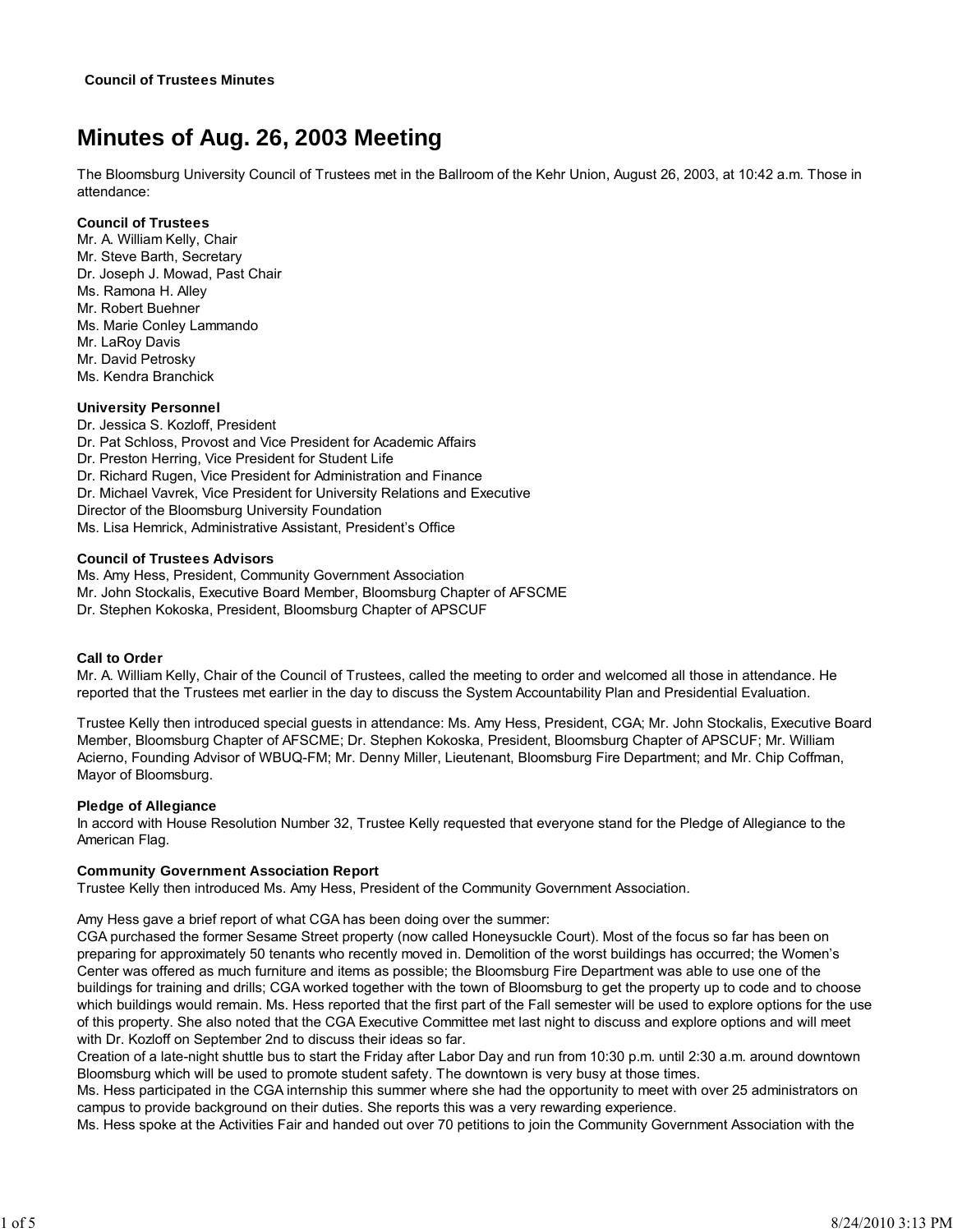goal of filling all positions this year. She looks forward to a successful election process this September.

Trustee Buehner then inquired about the date of the actual vote to acquire the Sesame Street property and asked for the number of students that actually voted for this purchase. Ms. Hess reported that the CGA Executive Committee was responsible for voting on this purchase. This group consisted of approximately 12 CGA members who were elected by university students to represent the student body.

#### **Minutes of the Council of Trustees**

A motion was made by Trustee Buehner, seconded by Trustee Petrosky, and unanimously carried to amend the minutes of June 11, 2003 to reflect the fact that Trustee Buehner did not second the motion to adjourn the meeting as he was not in attendance. The minutes will be amended to reflect this change.

#### **NEW BUSINESS**

#### **2004-2005 Budget Request**

President Kozloff indicated that each year, the Office of the Chancellor asks us to demonstrate what we actually spent in the previous fiscal year (2002-2003), what we are spending in the current fiscal year (2003-2004), and to make projections for what we think we will need for the next fiscal year (2004-2005). This information is then used by the Chancellor's office to develop its legislative appropriation request. President Kozloff referred to the last section of the BUD RPT 04 which deals with the number of employees at the university. The university did, indeed, reduce 4 management positions last year and were able to re-allocate those positions to other areas.

Vice President Rugen then reviewed the Budget Report in further detail. Dr. Rugen stated the assumption of an increase in state appropriation is due to the new state system allocation formula. Dr. Rugen continued by reporting that his office is being very conservative in listing a slight decrease in All Other Revenue and in the use of carry-forward funds from the previous year. Salaries are projected to go up very slightly due to the contract negotiated with AFSCME for that year as well as a possible need for additional faculty if enrollment continues to increase. He added that benefits are also projected to go up. Services and supplies, capital expenditures, and transfers are all expected to remain the same. Dr. Rugen reminded those in attendance that the \$2,142,363 deficit is to indicate the university's projected funding request from the state system.

Trustee Mowad recommended a motion to approve the 2004-2005 budget request, seconded by Trustee Barth, and unanimously approved that this budget be sent to the Board of Governors of the State System for appropriations request.

#### **Non-Instructional Emeritus Status**

Trustee Kelly made a motion, seconded by Trustee Mowad, and unanimously approved to confer Non-Instructional Emeritus Status to: Ms. Carol Chronister (President's Office); Ms. Suellen Cooley (President's Office); Mr. John Simons (Plumbing Shop); and Mr. Joseph Quinn (Purchasing).

#### **Faculty Emeritus Status**

President Kozloff informed the Trustees that Faculty Emeritus status was conferred upon Dr. Gloria Schechterly (Department of Nursing).

#### **President's Report**

President Kozloff reviewed her President's Report for August 2003 with the Trustees. A copy of the report will be appended to the minutes. In addition, Dr. Kozloff pointed out that US News and World Report has ranked Bloomsburg University in the second tier (those ranked 43-81) of the best Northern region universities. Only 3 other state system universities were ranked in this report: Millersville ranked 38th, while Bloomsburg University shared second tier status with Shippensburg and West Chester. When comparing Bloomsburg on a number of factors to many of the institutions ranked in the first tier, we actually rank higher in the areas of retention rank, six-year graduation rate, and number of full-time faculty. With 96% full-time faculty, BU is surpassed by only 2 institutions in the first tier. Dr. Kozloff also reported that we have been included in Princeton Review's first edition of the Best Mid-Atlantic Colleges. This guide features the top 98 schools in the 6 states of the Mid-Atlantic region.

#### **Academic Affairs**

Trustee Kelly recognized Trustee Buehner, member of the Academic Affairs Committee, to lead the discussion of the Academic Affairs informational item. Trustee Buehner introduced Vice-President Schloss to discuss the Health, Physical Education, and Athletics Department name change.

On behalf of Dean Liu and the College of Liberal Arts, Vice-President Schloss announced the name change of the Department of Health, Physical Education, and Athletics to the Department of Exercise Science and Athletics. The name change comes as an indication of the increased professionalization of the discipline and the de-emphasis of activity courses in general education.

#### **General Administration**

#### **Approval of Purchasing Activity under Act 188**

Trustee Kelly recognized Trustee Mowad, Chair of the General Administration Committee, to lead discussion on the General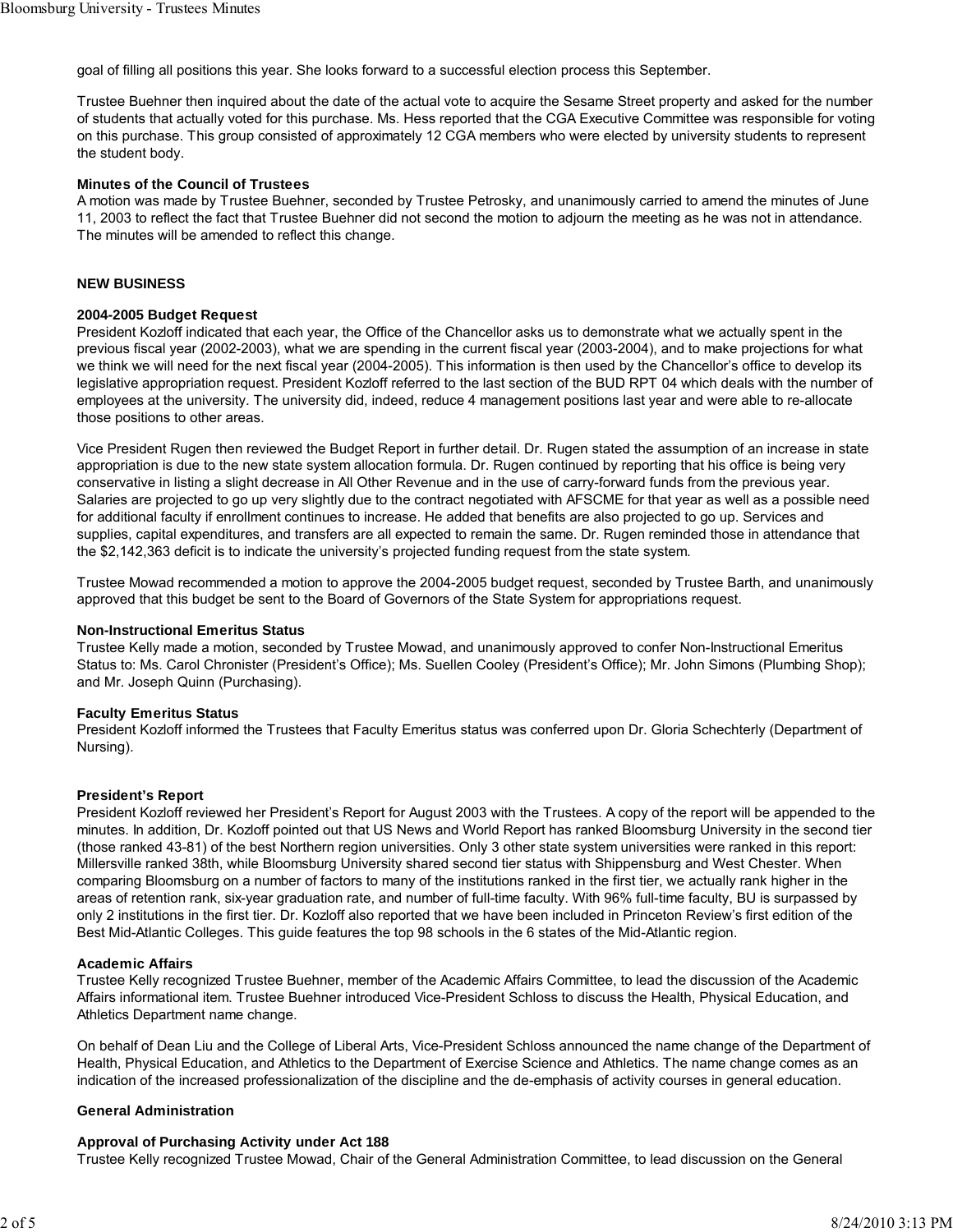Administration items. Trustee Mowad recommended approval of Purchasing Activity Under Act 188 in excess of \$10,000 for May 20, 2003 through August 12, 2003, seconded by Trustee Alley.

Trustee Buehner questioned why there are two settlements listed on the Purchasing Activity Report. President Kozloff stated these were legal settlements and should only be discussed in executive session. Both Dr. Kozloff and Trustee Buehner agreed that these two settlements should not be included on the Purchasing Activity Report. Trustee Mowad moved to accept removal of those two items from the Purchasing Activity Report as an amendment to the previous motion, seconded by Trustee Davis, and unanimously approved.

## **Contribution to Volunteer Fire Company**

A motion was made by Trustee Mowad, seconded by Trustee Buehner, and unanimously approved to make a contribution of \$38,000 to the Bloomsburg Fire Department. Mr. Denny Miller, Lieutenant, Bloomsburg Fire Department, accepted the contribution with thanks. President Kozloff expressed her deep appreciation to the Mayor of Bloomsburg, the Bloomsburg Fire Department, and the Bloomsburg Town Council for recently passing an ordinance requiring integrated smoke alarm systems in all rental properties. Dr. Kozloff stated that it is very reassuring to know that the Town of Bloomsburg shares our concerns about safety. Mr. Chip Coffman, Mayor of Bloomsburg, thanked President Kozloff and the University for their continued support of the Bloomsburg Fire Department.

## **Administration and Finance Report**

Trustee Mowad called upon Dr. Rugen to lead discussion and provide a Power Point presentation on an informational item, the Administration and Finance Report. The report included the final year-end report of fiscal year 2002-2003, an analysis of budget trends and sources, a draft of the Capital Projects Spending Plan for Bloomsburg University as well as the other State System universities, and a list of major projects under construction (Addendum A). Dr. Rugen acknowledged the work of his staff in converting major Financial, Purchasing, and Human Resources information to a shared administrative system. Dr. Rugen reported that he was recently commended by the State System for having the most accurate data of all State System universities on our year-end financial report and we were the first institution of the 14 universities to have our report finished. Secondly, we are the lead institution in Phase II of the conversion of our data to the shared administrative system. Dr. Rugen went on to note that all of this was accomplished while adding no additional staff and actually being down one staff member in the Purchasing Department due to a retirement.

#### **Student Life**

Trustee Kelly recognized Trustee Alley, member of the Student Life Committee, who introduced Dr. Preston Herring, Vice President for Student Life, to discuss the informational item, Fall 2003 Enrollment Figures and Housing Update.

Vice President Herring discussed the Preliminary Enrollment Report for Fall 2003 and mentioned that official enrollment numbers will not be available until September 14th. Dr. Herring reported that our overall enrollment is healthy and we have slightly exceeded our goals for both returning and new students.

Vice President Herring also provided a housing update. He reported that a slightly higher number of freshmen students this fall, coupled with the fact that upper classmen are increasingly choosing to remain in campus housing, means that our residence halls are at 101% occupancy. We have approximately 300 more students living on campus than our residence halls normally can accommodate. We can expect to be over-capacity in our residence halls for much of the fall semester. This is the highest number of students we have ever housed at Bloomsburg. Dr. Herring went on to say that if this increased demand for housing continues it will obviously create the need for more student housing, whether it be on-campus or off-campus. Dr. Herring stated that Residence Life's highest priority, which has already begun this semester, will be focused on how they will manage this increasing demand on campus housing. Vice President Herring noted that for next fall, some changes in student housing allocation must be made. He reported that it will be unlikely that all students who wish to live on campus will be able to do so.

Dr. Herring also reported that the construction of the new Monty's Café on the upper campus began on August 1. The estimated completion date of this project is May of 2004. A temporary facility is currently in place to serve students on the upper campus while construction of the new facility takes place. Dr. Herring stated that sprinklers and hard-wired smoke detectors were installed in Elwell and Columbia Halls this summer and our last sprinklers (as part of the four-year plan) will be installed next summer in Montour and Schuylkill Halls.

Trustee Davis then commented on the urgent need to investigate possibilities and move quickly on construction of further student housing on the upper campus – with the goal of having as many students on-campus as possible. Trustee Buehner agreed with these comments and praised Vice President Herring and Residence Life for their proven track record in the development, construction, and maintenance of student residence halls.

#### **University Relations**

Trustee Kelly recognized Trustee Barth, Chair of the University Relations Committee, to lead the discussion of the University Relations item. Trustee Barth called upon Dr. Michael Vavrek, Vice President for University Relations and Executive Director of the Bloomsburg University Foundation to discuss the informational items.

Dr. Vavrek noted that the Gift Summary by Constituency Report as of August 11, 2003 was reflected in Exhibit G of the agenda. Trustee Buehner asked if the figure listed in the "friends" category reflected one large donor or several smaller donations. Dr.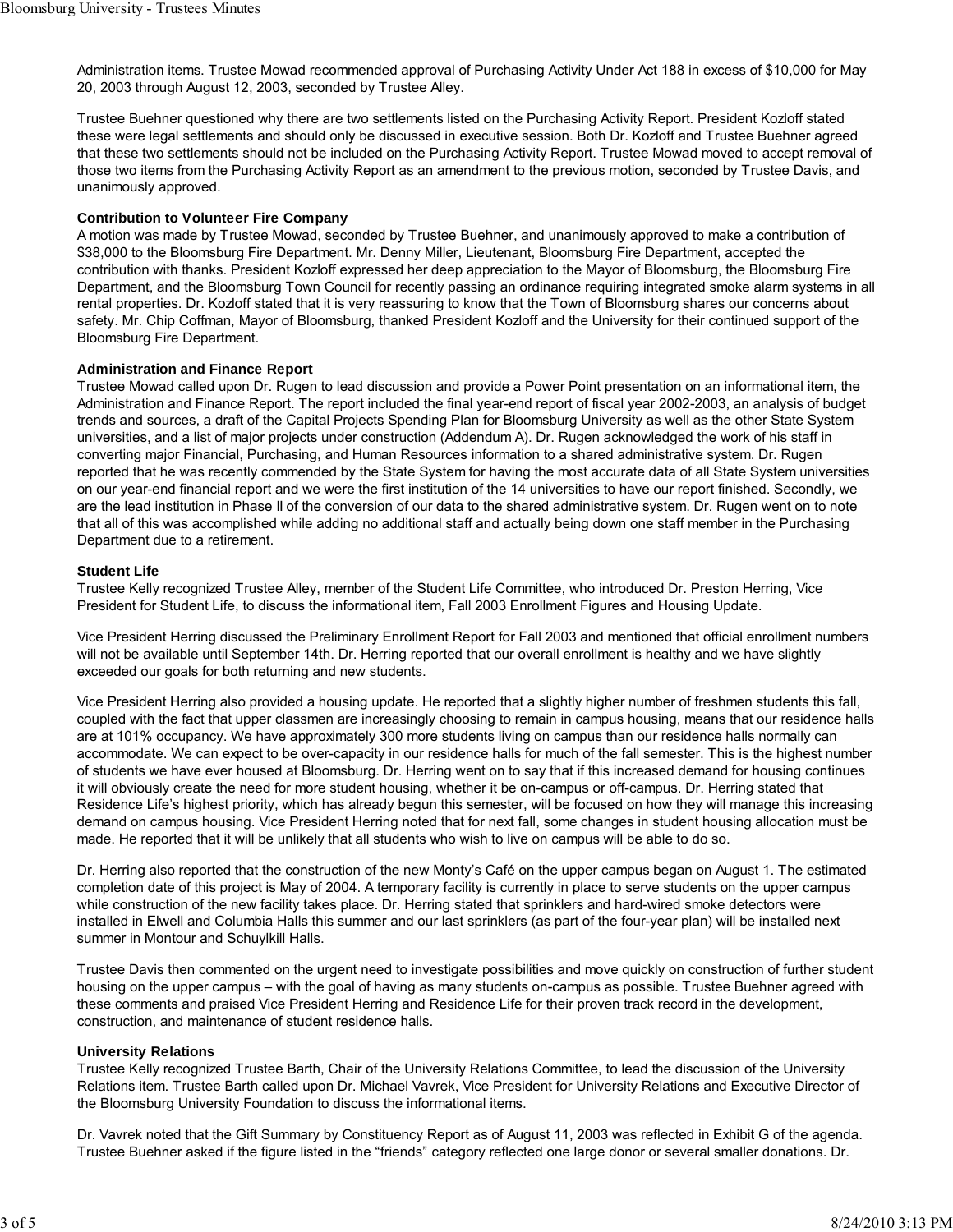Vavrek felt that those donations were somewhat even throughout the 90 gifts, but will check to see if it could be one large donor. Trustee Barth requested the trustees receive a 3-4 year summary report to see where the trend in giving is headed. Dr. Vavrek's office will provide the trustees with a report which will provide comparative numbers of the University's fundraising efforts over the last five years.

Dr. Vavrek then called upon Mr. Jim Hollister, Assistant Vice-President of University Relations, who discussed the recent changes made in the Development Office. Mr. Hollister also indicated that we are up almost 1,100 donors and have increased the participation of our alumni base by almost 3% and faculty/staff by 5%. Mr. Hollister also announced that Ms. Diana Van Fleet, a 1998 graduate of Bloomsburg University, has been hired as our new Development Relations/Major Gifts Officer. Dr. Vavrek then noted that Diana's salary is being paid by the Bloomsburg University Foundation.

## **Other Business**

## **Presidential Evaluation**

Trustee Kelly announced that the Council of Trustees met in executive session to discuss the 2002-2003 presidential evaluation of Dr. Kozloff. The trustees discussed the results of the system accountability plan as well as interviews Trustee Kelly conducted with leaders of various campus constituency groups. Trustee Kelly called upon Trustee Conley-Lammando to present the Resolution and motion, seconded by Trustee Mowad and unanimously passed.

WHEREAS, the Council of Trustees has conducted an informal review of President Jessica S. Kozloff; and

WHEREAS, the Council of Trustees has reviewed the System Accountability Plan and will discuss BU's performance in further detail with President Kozloff at a later date; and

WHEREAS, President Kozloff is recognized as being an excellent ambassador for Bloomsburg University, both locally and nationally, as a result of her involvement serving on various national and state committees; and

WHEREAS, the constituency leaders interviewed stated that President Kozloff is doing an outstanding job running the affairs of the university; and

THEREFORE, it is resolved that the Council of Trustees (a) highly commends and heartily endorses the performance of the president;

(b) recommends that the Board of Governors authorize the Chancellor of the State System of Higher Education to extend the contract of President Kozloff by one year to June 30, 2006; and (c) expresses their support and appreciation of the president, her family, and the staff of the Office of the President.

President Kozloff expressed her appreciation to the Council of Trustees for their support and recommendation.

# **Recognition of William Acierno**

Trustee Kelly recognized Mr. William Acierno, retired BU professor and founding advisor of WBUQ-FM, for his dedication and commitment to students, radio, and Bloomsburg University. Trustee Kelly stated that Mr. Acierno's dedication to the communications department at Bloomsburg University and his leadership of WBUQ-FM is being recognized later today at 1:00 p.m. in the WBUQ radio station in the McCormick Center for Human Services. During that time, a plaque recognizing his many accomplishments will be placed in the radio station. Mr. Acierno thanked the trustees for this honor.

Trustee Buehner voiced his concern over CGA's decision to permit the use, possession, and consumption of alcohol in the proposed "Honeysuckle Court". Trustee Buehner believes the trustees have a moral obligation to take a stand against issues like these. Trustee Buehner then made a motion stating that "it is the sense of the trustees that alcohol not be permitted in private residence halls constructed or owned by affiliated organizations of Bloomsburg University, including the Community Government Association or the Bloomsburg University Foundation". Trustee Barth seconded this motion.

Trustee Davis then added that this would in no way legally bind the hands of the Community Government Association or the BU Foundation, but was simply the "sense of the trustees". Trustee Buehner confirmed that statement. Trustee Buehner went on to say that he hoped the President of the University would understand the trustees' sentiment, if the motion passes, as it relates to this issue and could use these sentiments in future discussions with CGA as the issue moves forward.

Trustee Conley-Lammando then asked that this motion be tabled until the next meeting to allow time to discuss this matter with all the parties involved in the decision making process to this point. Trustee Conley-Lammando made a motion to table Trustee Buehner's motion until the next Council of Trustees meeting, seconded by Trustee Branchick. Voting in favor of this motion were Trustees Conley-Lammando, Branchick, Kelly and Mowad. Trustee Kelly then returned to the first motion made by Trustee Buehner stating "it is the sense of the trustees that alcohol not be permitted in private residence halls constructed or owned by affiliated organizations of Bloomsburg University, including the Community Government Association or the Bloomsburg University Foundation". Trustee Kelly acknowledged this motion and the second to the motion. Voting in favor of this motion were Trustees Buehner, Barth, Petrosky, Davis, and Alley. This motion passed by a 5-4 vote.

Trustee Buehner then discussed the Community Government Association's purchase of the Sesame Street property and voiced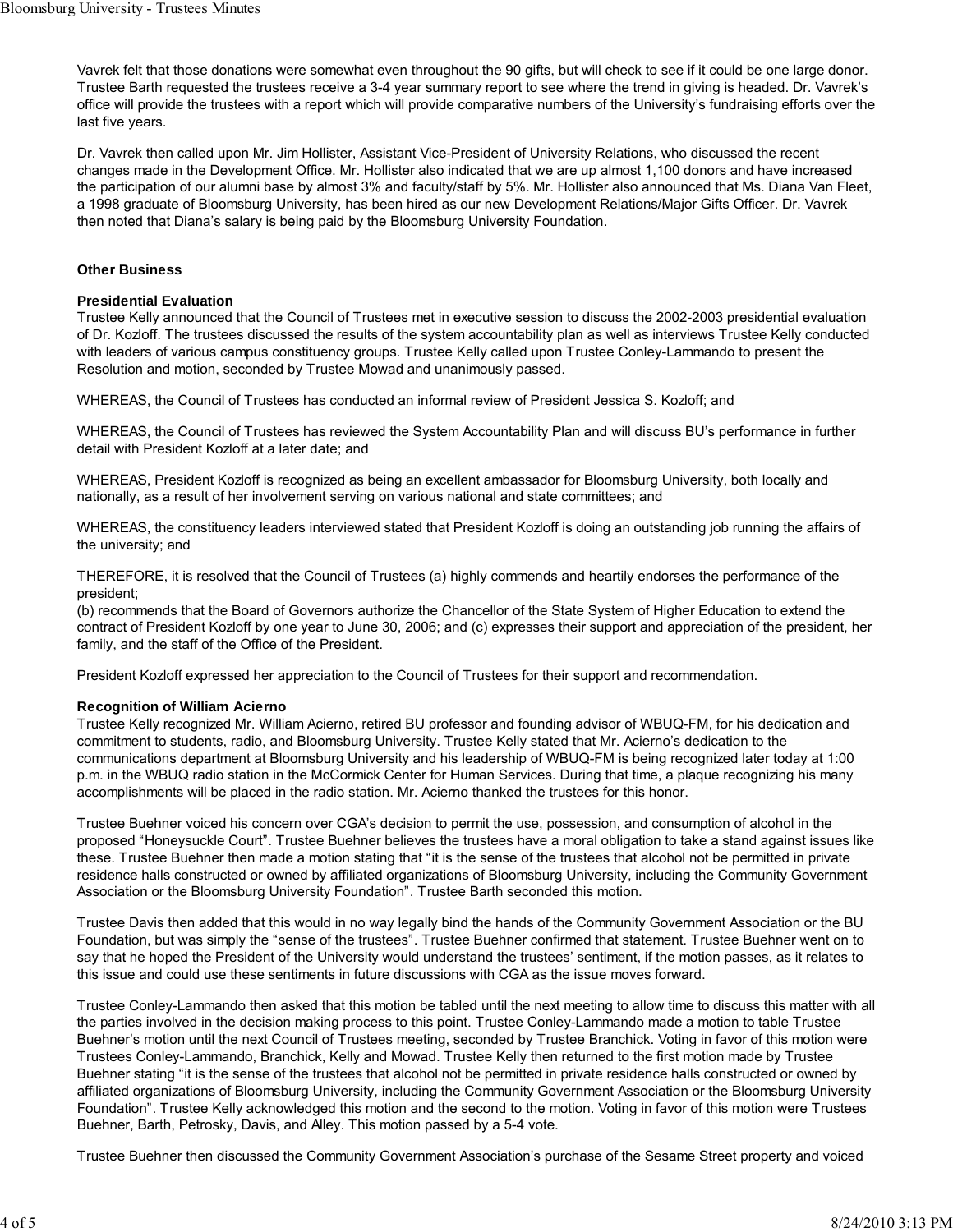his concern over the purchase price of the property and the costs associated with the demolition of the existing structures. Trustee Buehner also voiced concern with the fact that only 12 students voted for the over 8,000 students that attend the University.

Trustee Branchick stated that as a student and a member of the Council of Trustees, she wanted to convey the fact that many students see the purchase of the Sesame Street property as a great opportunity to correct a problem that many other groups have not been able to do. Trustee Branchick stated that the future of the property should be left in the hands of the students, since they purchased the property, and that their decisions should be trusted.

Trustee Mowad and President Kozloff expressed their support for the students' actions and decisions on this project.

## **Adjournment**

There being no other business and upon motion by Trustee Davis, seconded by Trustee Petrosky, the meeting was adjourned at 12:05 p.m.

Steve Barth Lisa Hemrick Secretary Administrative Assistant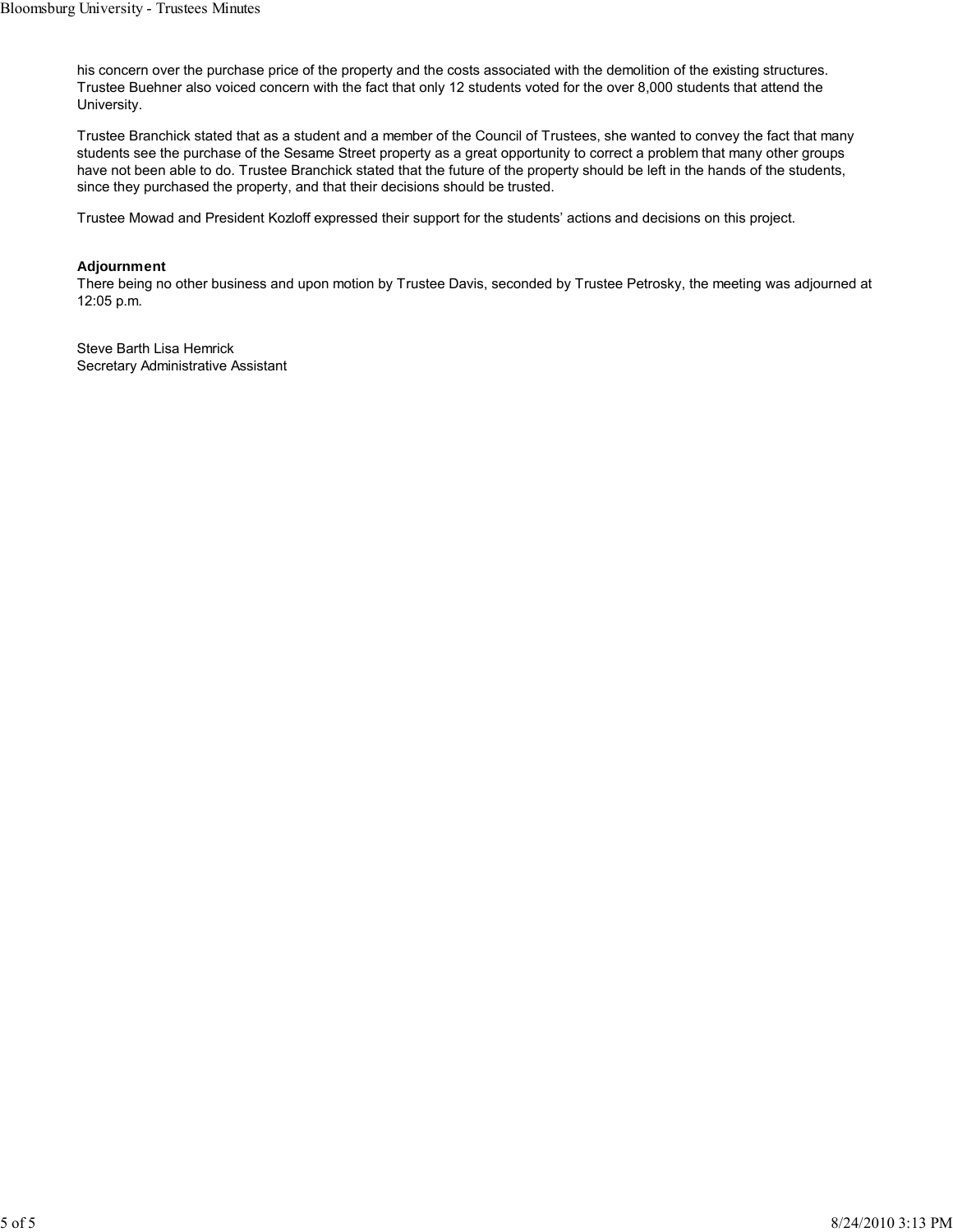# BLOOMSBURG UNIVERSITY OF PENNSYLVANIA Bloomsburg, PA 17815

## **COUNCIL OF TRUSTEES QUARTERLY MEETING MINUTES December 3, 2003**

The Bloomsburg University Council of Trustees met in the Ballroom of the Kehr Union, December 3, 2003, at 11:00 a.m. Those in attendance:

### **Council of Trustees**

Mr. A. William Kelly, Chair Mr. Robert J. Gibble, Vice Chair Mr. Steve Barth, Secretary Dr. Joseph J. Mowad, Past Chair Mr. David Petrosky Ms. Kendra Branchick

#### **University Personnel**

Dr. Jessica S. Kozloff, President Dr. Pat Schloss, Provost and Vice President for Academic Affairs Dr. Preston Herring, Vice President for Student Life Dr. Richard Rugen, Vice President for Administration and Finance Dr. Michael Vavrek, Vice President for University Relations and Executive Director of the Bloomsburg University Foundation

Ms. Lisa Hemrick, Administrative Assistant, President s Office

#### **Council of Trustees Advisors**

Ms. Veronica Breisch, President, Bloomsburg Chapter of AFSCME

Ms. Amy Hess, President, Community Government Association

Ms. Gretchen Osterman, President, Bloomsburg Chapter of SCUPA

Dr. Stephen Kokoska, President, Bloomsburg Chapter of APSCUF

Mr. David Stover, University Legal Counsel

# **Call to Order**

Mr. A. William Kelly, Chair of the Council of Trustees, called the meeting to order and welcomed all those in attendance.

Trustee Kelly then introduced special guests in attendance: Ms. Veronica Breisch, President, Bloomsburg Chapter of AFSCME; Ms. Amy Hess, President, CGA; Ms. Gretchen Osterman, President, Bloomsburg Chapter of SCUPA; Dr. Stephen Kokoska, President, Bloomsburg Chapter of APSCUF; and Mr. David Stover, University Legal Counsel.

Trustee Kelly continued by recognizing Dr. Robert Dampman, who has been confirmed by the Senate to be a trustee at Bloomsburg University. Dr. Dampman is a 1965 graduate of Bloomsburg University who spent 13 years as Superintendent of Schools at the Bensalem Area School District. He currently works as a Legislative Assistant in Senator Tomlinson s office. Dr. Dampman will be sworn in by the Department of State in the near future.

Trustee Kelly then announced that President Kozloff was recently elected to a three-year term on the Board of Directors of the American Association of State Colleges and Universities (AASCU). AASCU is the chief policy making and lobbying group for the 400 publicly-owned state colleges and universities across the nation. President Kozloff joins a board of 15 sitting presidents and chancellors. The Board hires and evaluates the President of AASCU, votes on policy positions, and plans initiatives for the organization.

#### **Pledge of Allegiance**

In accord with House Resolution Number 32, Trustee Kelly requested that everyone stand for the Pledge of Allegiance to the American Flag.

#### **Minutes of the Council of Trustees**

A motion was made by Trustee Petrosky, seconded by Trustee Mowad, and unanimously carried that the August 26, 2003 minutes be approved.

#### **NEW BUSINESS**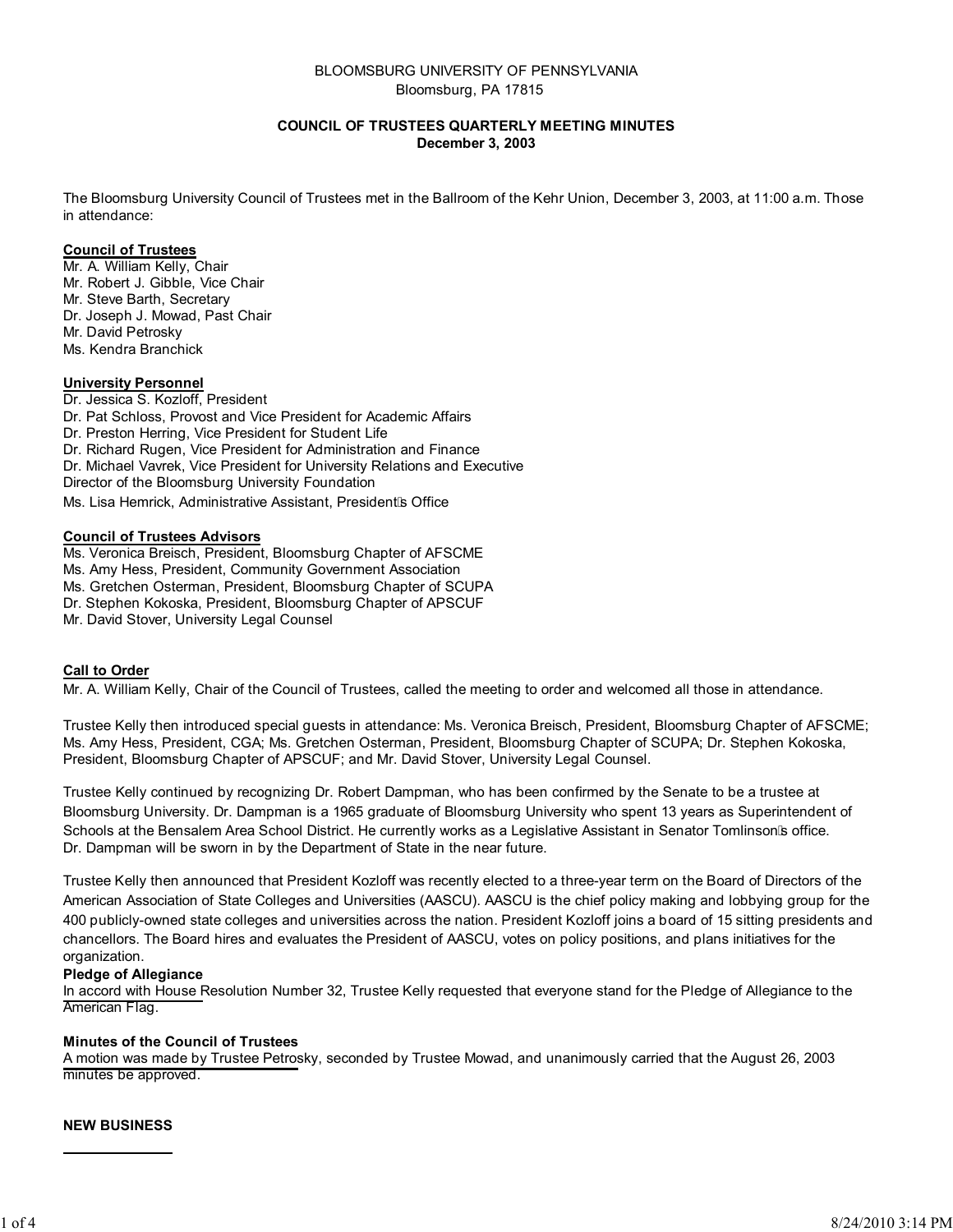#### **Non-Instructional Emeritus Status**

Trustee Gibble made a motion, seconded by Trustee Barth, and unanimously approved to confer Non-Instructional Emeritus Status to Ms. Sandra Long, Department of Mathematics, Computer Science and Statistics.

## **Honorary Degree Endorsement**

Trustee Beierschmitt made a motion, seconded by Trustee Barth, and unanimously carried to confer a Bloomsburg University Honorary Doctorate of Letters Degree at the May 2004 undergraduate commencement ceremony upon Ms. Pat Mitchell, President and Chief Executive Officer of the Public Broadcasting Service. Ms. Mitchell will serve as our May 2004 undergraduate commencement speaker.

#### **Resolution Honoring Ms. Jan Hutchinson and the BU Field Hockey Team**

Trustee Kelly called upon Trustee Gibble to present the Resolution and motion, seconded by Trustee Petrosky, and unanimously carried.

**WHEREAS**, the women's field hockey team won their second consecutive National Collegiate Athletic Association Division II Championship at Bloomsburg University of Pennsylvania, the sixth NCAA Division II Championship in the last eight years; and

**WHEREAS**, the Council of Trustees of Bloomsburg University of Pennsylvania advocates excellence in athletics, as well as academics, and recognizes the important contributions of coaches, student-athletes, and staff in the field of athletics to the total university environment; and

**WHEREAS**, the Bloomsburg University Field Hockey Team won 22 games while losing only two games this season, setting a record for most goals scored with 94; and tied a school record with 16 shut-outs, winning the Pennsylvania State Athletic Conference title for the 12<sup>th</sup> time in school history; and

**WHEREAS,** Ms. Jan Hutchinson has displayed outstanding leadership during the past 26 years as Head Coach of the Bloomsburg University Field Hockey team, and Ms. Jan Hutchinson has now won 462 games against just 61 defeats and 20 ties; and

**NOW, THEREFORE, BE IT RESOLVED**, that the Council of Trustees of Bloomsburg University of Pennsylvania hereby congratulates the coaches and student-athletes of the 2003 National Collegiate Athletic Association Division II championship field hockey team and extends their appreciation for the recognition they have brought to Bloomsburg University of Pennsylvania.

**BE IT FURTHER RESOLVED,** that this resolution be made a part of the official minutes of the Council of Trustees of Bloomsburg University of Pennsylvania and that a copy be presented to Ms. Jan Hutchinson.

#### **Resolution Honoring Ms. Kendra Branchick**

Trustee Kelly presented the Resolution and motion honoring Student Trustee, Kendra Branchick, seconded by Trustee Barth, and unanimously approved.

**WHEREAS**, Ms. Kendra Branchick served as a student member of the Bloomsburg University Council of Trustees from September, 2002 through December, 2003, and

**WHEREAS**, Ms. Branchick has served responsibly and with integrity on various committees representing Bloomsburg University, and

**WHEREAS**, more importantly, Ms. Branchick has been a positive role model for all other students,

**NOW, THEREFORE, BE IT RESOLVED,** that the Council of Trustees of Bloomsburg University expresses its gratitude and appreciation for her

dedicated service to Bloomsburg University.

**BE IT FURTHER RESOLVED,** that this resolution be made a part of the official minutes of the Council of Trustees of Bloomsburg University of Pennsylvania and that a copy be presented to Ms. Kendra Branchick.

Ms. Branchick expressed her gratitude and thanked the trustees for the honor of serving as student trustee.

## **Resolution Certifying Compliance with Board of Governors Policy 1985-04-A**

Trustee Mowad presented the Resolution and motion certifying compliance with Board of Governors Policy 1985-04-A, seconded by Trustee Petrosky, and unanimously passed.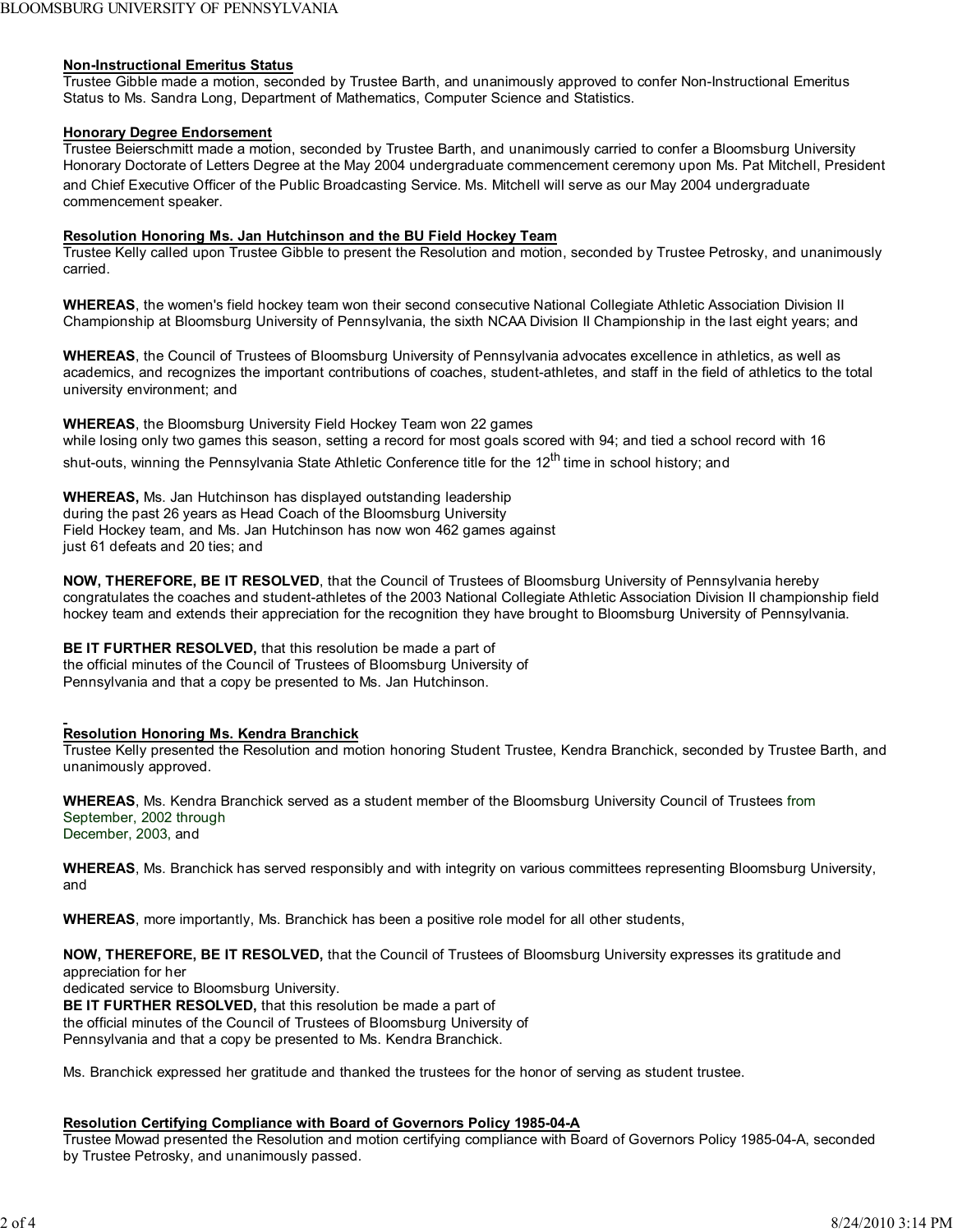**WHEREAS,** the Bloomsburg University Foundation exists solely for the benefit of the university, requires an annual external audit of funds and publishes copies thereof, and annually makes significant contributions to the benefit of Bloomsburg University of Pennsylvania students and its academic programs; and

**WHEREAS,** a satisfactory written memorandum of understanding exists between The Bloomsburg University Foundation and Bloomsburg University of Pennsylvania; and

**WHEREAS,** appropriate fiduciary agreements have been enacted to allow the Bloomsburg University Foundation to retain university gifts and grants; and

**WHEREAS,** the Bloomsburg University Foundation does not and will not undertake programs or activities that are properly part of the university's academic mission; and

**BE IT FURTHER RESOLVED,** that the Bloomsburg University Council of Trustees requires that the Bloomsburg University Foundation, Inc., attempt through an RFP, to change its audit firm no less than every three years as part of the agreement between the University and Foundation.

**NOW, THERFORE, BE IT RESOLVED,** that the Bloomsburg University of Pennsylvania Council of Trustees certify that the Bloomsburg University Foundation is in compliance with the Board of Governors Policy 1985-04-A which speaks to university external financial support.

## **Approval of Purchasing Activity Under Act 188**

Trustee Kelly recognized Trustee Mowad, Chair of the General Administration Committee, who recommended approval of Purchasing Activity Under Act 188 in excess of \$10,000 for August 13, 2003 through November 14, 2003, seconded by Trustee Barth, and unanimously approved.

## **President**'**s Report**

President Kozloff reviewed her President's Report for December 2003 with the Trustees. A copy of the report is appended to the minutes. The report highlighted the many successes of our students, faculty, staff, and university organizations during the Fall 2003 semester. President Kozloff also provided updates on the various university construction projects, student housing situation, and implementation of the shared administrative system.

#### **Faculty Emeritus Status**

In accord with Policy 6760 (Revised), Faculty Emeritus Status, and upon the recommendation of departmental colleagues, the appropriate college dean, the Provost and Vice President for Academic Affairs, and President Kozloff, Faculty Emeritus Status has been conferred upon the following Unit I faculty members:

- Dr. Ronald Champoux (Audiology & Speech Pathology)
- Mr. Charles Chronister (Exercise Science & Athletics)
- Mr. Wayne George (Developmental Instruction)
- Ms. Susan Hibbs (Exercise Science & Athletics
- Dr. Frederick Hill (Biological & Allied Health Sciences)
- Mr. Stewart Nagel (Art & Art History)
- Ms. Janet Olsen (Andruss Library Faculty)
- Mr. Burton Reese (Exercise Science & Athletics)
- Mr. Roger Sanders (Exercise Science & Athletics)
- Mr. Henry Turberville (Exercise Science & Athletics)

#### **New Curriculum Advisement and Progress System**

Trustee Beierschmitt, Chair of the Academic Affairs Committee, recognized Vice President Schloss who introduced Wayne Mohr, Assistant Vice-President of Technology who discussed the new Curriculum Advisement and Progress System (CAPS). Jim Gessner, Director of Administrative Applications, demonstrated the new CAPS system for those in attendance. Some of the tools of this new system are: providing students and faculty with the ability to track course progress in any given major, allowing faculty to assemble class lists and roll of their advisees, and providing necessary data to determine the need for additional sections of a course.

President Kozloff commented that this new Curriculum Advisement and Progress System was developed here at BU by our Administrative Applications Department, far exceeded the capabilities of the packages that could have been purchased from outside vendors, and is one of the best tools we can give students, parents, and faculty.